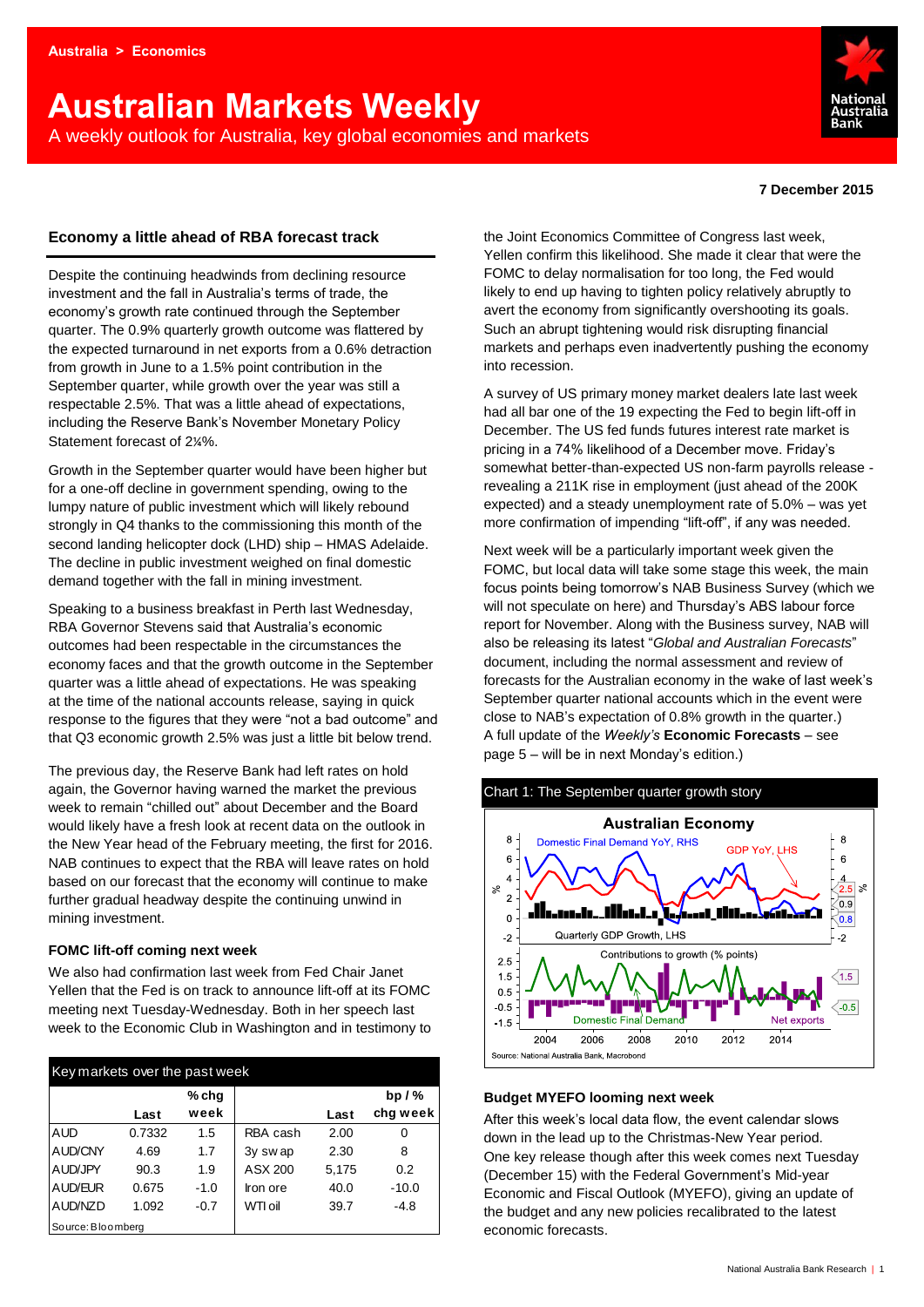A good deal of the recent focus on the budget has been on the direct impact of the continued decline in iron ore prices which continued through last week, the Quingdao 62% iron content benchmark fines spot price down to \$US 40.03 on Friday. The May Budget papers highlighted the sensitivity of tax revenue to the forecast iron ore price assumption, with the Budget assuming a 2015-16 iron ore spot price forecast of \$US48/t. In contrast, an alternative \$US38/t forecast would reduce tax receipts in the current financial year by \$A2.1bn.

We note however that the budget was also predicated on the technical assumption that the Australian dollar would average 77 US cents, the value of the currency when the budget was finalised. We also note that so far this financial year, the spot price of iron ore has averaged \$52/t, but the AUD/USD has averaged 72.2 US cents, lower than the budget's "technical assumption" forecast. There may well be some downward revision to the iron ore price forecast for 2015-16 - though we suspect it will not be as dramatic for the current financial year as some headlines might have suggested – there will also be some compensatory adjustment to tax receipts from the lower than assumed value of the Australian dollar.

While the iron ore price has continued to capitulate in recent weeks thanks to subdued steel production in China and increased Australian iron ore export shipments, the non-mining economy has continued to make positive headway this year. This is also potentially producing a positive spin-off for the budget from lower-than-expected unemployment and continued economic growth. This week's key economic reports will provide further updates on the economy's performance in November.



#### **This week's local data events**

The week has already started with the third of the AIG's industry performance indexes, this one the PCI construction index for November that was 50.7 in November, a little below October's 52.1ANZ job ads for November has provided an update on the state of labour demand ahead of Thursday's ABS labour force report. In November, ANZ job ads rose further, by 1.3%, continuing the positive trend in job advertising and labour demand.

The NAB business survey for November is out tomorrow. Recall that business conditions were unchanged at an aboveaverage +9 index points in October, still adding more evidence of the continuing recovery in non-mining growth. The NAB

Employment index was steady at an improved +3, with also little change in trading conditions (at +16) and profitability (at +8). After increasing in September to a reading of +5, business confidence gave back some ground in October recede into +2, a little below its long term average.

#### Chart 3: Business and consumer confidence close to average



While the overall tone of business activity has been lifting for some months now, the improvement has not uniform across the economy, with industries better positioned to benefit from lower interest rates and the overall lower level of the AUD the clear outperformers. Labour-intensive service industries continued to outperform while the mining sector still trails.

The trend improvement in the NAB business conditions index since late last year was confirmed in the September quarter national accounts. While annual growth in overall domestic demand remained soft at 0.8%, held back by sharp declines in mining investment and, in the September quarter from a quarterly decline in government spending, "non-mining" final demand has overall increased in momentum this year, up 2.4% over the year to the September quarter.



ABS housing finance for October and the December Westpac – Melbourne Institute Consumer Sentiment survey are both released on Wednesday. Industry reports point to a 0.5% decline in the headline number of owner-occupied loans approved in October. The market will also be expecting some further trend softness in investment lending, approvals down 8.5% in September with more recent signs of a continued cooling in the Sydney and Melbourne house markets that has carried through into last weekend with further incremental declines in Sydney's and Melbourne's auction clearance rates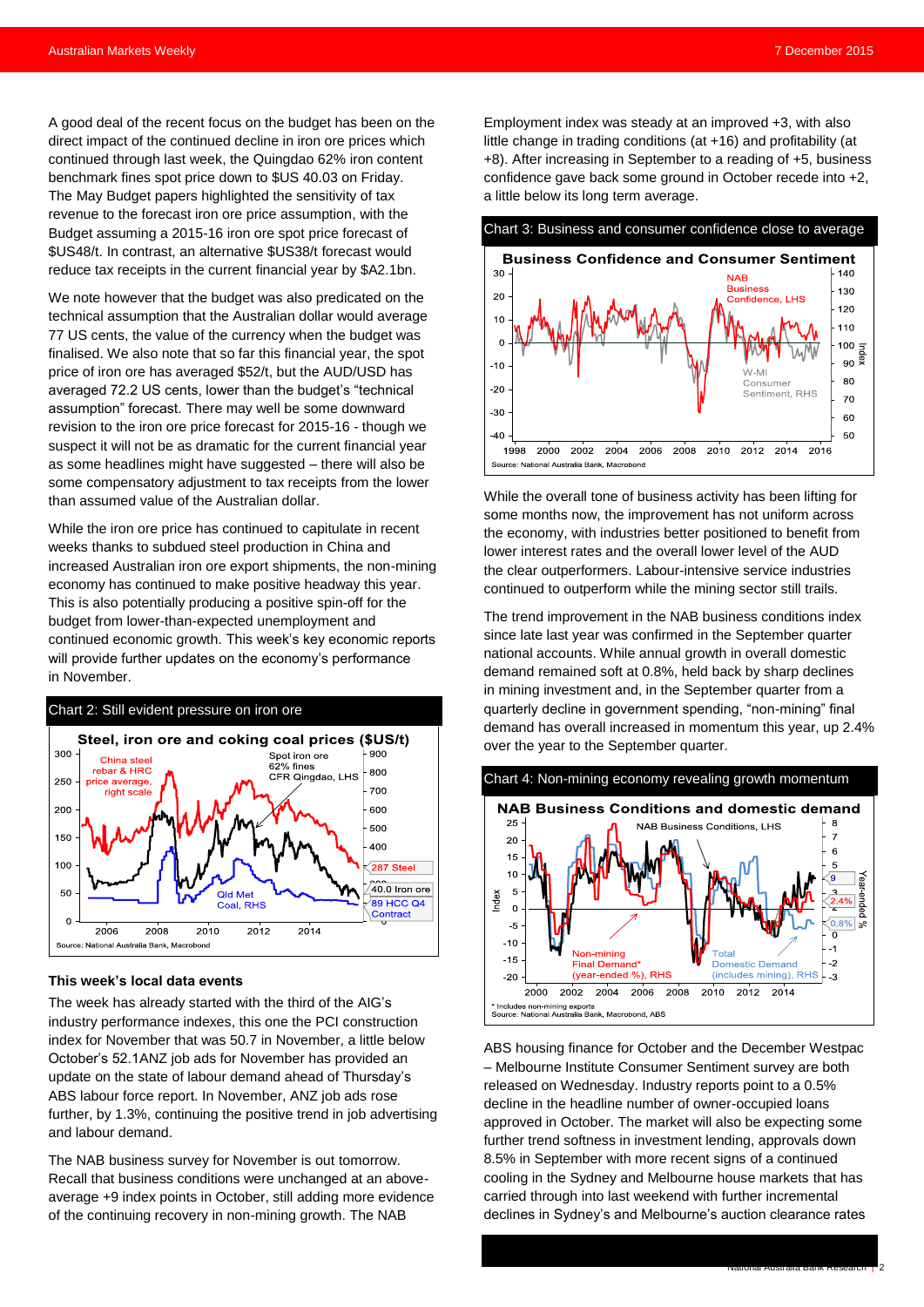

according to the preliminary CoreLogic RP data weekly data. Sydney's auction clearance rate eased from 56.2% to 55.6%, while Melbourne is dipped from 65.9% to 63%.

Then the focus of attention turns to Thursday's labour force report for October. After last month's staggering 58,600 rise in employment, this month's result seems to be more a case of

how large the payback in the survey will be for measured employment for November. NAB's employment models point to a likely fall in employment. NAB is forecasting a 17,000 fall which would still leave annual growth in employment at a still high 2.1%, still not far shy of the economy's overall growth in output 2.5% of the September quarter. To October, employment in annual terms had risen by an unbelievably high 2.7%.

Coupled with the unbelievably high 58K rise in employment last month, the unemployment rate fell a particularly large 0.3%, from 6.2% to 5.9%, an accompanying jaw-dropping data point. NAB also expects some statistical payback this month with an unemployment rate of 6.0% forecast, still consistent with a steady-to–lower trend in the unemployment rate. The participation rate is expected to be unchanged at 65.0%.

As is always the case of monthly employment data, we will be paying more attention to the underlying trends.

[David.deGaris@nab.com.au](mailto:David.deGaris@nab.com.au)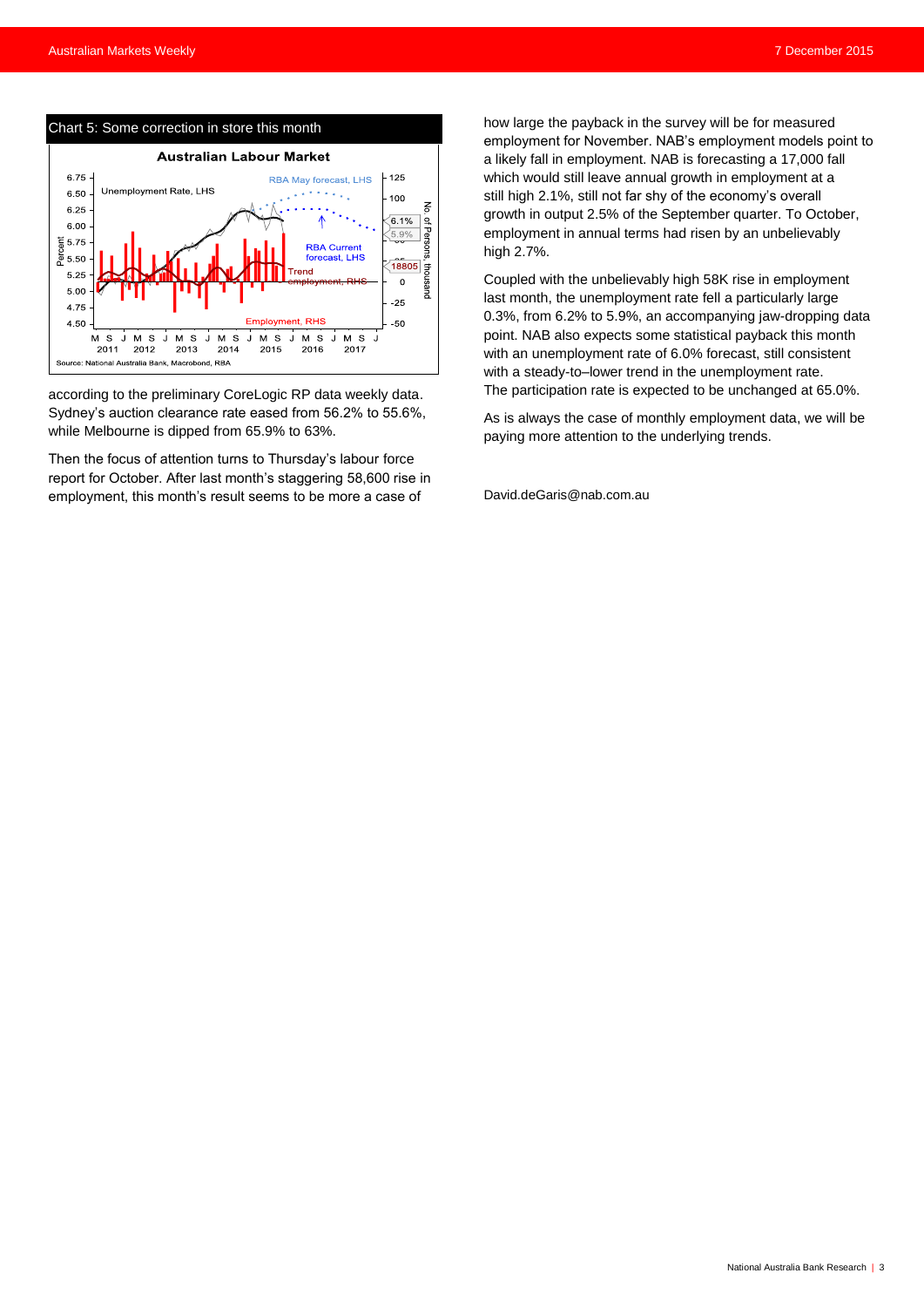# Calendar of Economic Releases

| Monday, 7 December 2015<br>Wholesale trade, QoQ<br>Q3<br>$\mathbf{1}$<br>$-1$<br>21.45<br>8.45<br>Q <sub>3</sub><br>NZ<br>21.45<br>8.45<br>Selected services<br>52.1<br>AU<br>AiG Perf of Construction Index<br>Nov<br>22.30<br>9.30<br>AU<br>ANZ Job Advertisements MoM<br>Nov<br>0.4<br>0.30<br>11.30<br>12.30<br>JN<br>BoJ's Sato speaks in Nara<br>1.30<br>JN<br>BoJ's Kuroda speaks at Europlace<br>3.45<br>14.45<br>Oct P<br>102.9<br>JN<br>Leading Index CI<br>101.6<br>5.00<br>16.00<br>0.7/0.6<br>18.00<br>Industrial Production SA MoM/YoY<br>Oct<br>$-1.1/0.2$<br>7.00<br>Sentix Investor Confidence<br>Dec<br>17<br>15.1<br>9.30<br>20.30<br>3492.5<br>Foreign Reserves<br>Nov<br>3525.51<br>$-11/-2$<br>22.00<br>CBI Trends Total Orders/Selling Prices<br>Dec<br>11.00<br>UK<br>$\prime$<br>2.00<br>US<br>Labor Market Conditions Index Change<br>Nov<br>1.6<br>15.00<br>US<br>4.30<br>Fed's Bullard speaks on Monetary Policy in Muncie, Indiana<br>17.30<br>US<br>Oct<br>18<br>28.918<br>20.00<br>7.00<br><b>Consumer Credit</b><br>Tuesday, 8 December 2015<br>Oct<br>8.00<br><b>Crown Financial Statements</b><br>21.00<br>3Q<br>0.4<br>Mfg Activity SA QoQ<br>21.45<br>8.45<br>Dec-06<br>ANZ Roy Morgan Weekly Consumer Confidence Index<br>112.8<br>22.30<br>9.30<br>3QF<br>GDP SA QoQ, revised<br>0.1<br>$-0.2$<br>23.50<br>10.50<br>Oct<br>1535<br>776.2<br>JN<br>BoP Current Account Adjusted<br>23.50<br>10.50<br><b>AU</b><br><b>NAB Business Conditions/Confidence</b><br><b>Nov</b><br>9/2<br>0.30<br>11.30<br>64<br>CH<br><b>Nov</b><br>61.64<br>14.00<br><b>Trade Balance</b><br>3.00<br>48.2/49.1<br><b>JN</b><br>Eco Watchers Survey Current/Outlook<br>16.00<br>Nov<br>5.00<br>CН<br>Foreign Direct Investment YoY CNY<br>Nov<br>0.2<br>4.2<br>7.50<br>18.50<br>0.1/1.3<br><b>Industrial Production MoM/YoY</b><br>Oct<br>$-0.2/1.1$<br>9.30<br>20.30<br>3Q P<br>0.3/1.6<br>21.00<br>GDP SA QoQ/YoY<br>0.3/1.6<br>10.00<br>US<br><b>NFIB Small Business Optimism</b><br>Nov<br>96.5<br>96.1<br>11.00<br>22.00<br>Housing Starts/Building permits MoM<br>Nov<br>198.065/-6.7<br>13.15<br>0.15<br>5580<br>2.00<br>JOLTS Job Openings<br>Oct<br>5526<br>15.00<br>СA<br>BoC's Poloz speaks<br>18.10<br>5.10<br>Wednesday, 9 December 2015<br>Dec<br>23.30<br>10.30<br>AU<br>Westpac Consumer Conf Index/MoM<br>101.7/3.9<br>JN<br>Machine Orders MoM/YoY<br>Oct<br>$-1.6$<br>$7.5/-1.7$<br>23.50<br>10.50<br>$-0.5$<br>AU<br>Home Loans/Investment Lending MoM<br>Oct<br>$-1$<br>$2/-8.5$<br>0.30<br>11.30<br>CPI/PPI YoY<br>$1.4/-6$<br>$1.3/-5.9$<br>12.30<br>CН<br>Nov<br>1.30<br>ECB's Lautenschlaeger speaks in Abu Dhabi<br>6.00<br>17.00<br>$-22.9$<br>JN<br>Machine Tool Orders YoY<br>Nov <sub>P</sub><br>6.00<br>17.00<br>23.7<br>25.1<br>18.00<br><b>Current Account Balance</b><br>Oct<br>7.00<br>3Q<br>Labor Costs SA QoQ/YoY<br>0.9/3.1<br>7.00<br>18.00<br>EC<br>20.00<br>ECB's Nowotny presents Austrian Economic Outlook<br>9.00<br>US<br>Oct<br>0.1<br>0.5<br>15.00<br>2.00<br>Wholesale Inventories MoM<br>Thursday, 10 December 2015<br><b>NZ</b><br>2.5<br>7.00<br><b>RBNZ Official Cash Rate</b><br>2.25<br>2.75<br>20.00<br>Nov<br>0.3<br>0.4<br>0<br>8.45<br>NZ<br>Card Spending Retail MoM<br>21.45<br>3.5<br>AU<br>Dec<br>0.00<br>11.00<br><b>Consumer Inflation Expectation</b><br>49<br><b>RICS House Price Balance</b><br>Nov<br>49.5<br>0.10<br>11.10<br><b>Nov</b><br>$-17/6$<br>$-10/6$<br>58.6/5.9<br>11.30<br><b>Employment Change/Unemployment</b><br>0.30<br>65<br><b>Participation Rate</b><br>Nov<br>65<br>65<br>0.30<br>11.30<br>735/950<br>513.6/476.7<br>19.01<br>New Yuan Loans/Agg Financing CNY (10-15 Dec release)<br>Nov<br>8.01<br>Oct<br>20.30<br>UK<br><b>Trade Balance</b><br>$-1750$<br>$-1353$<br>9.30<br>ECB's Coeure speaks in Brussels<br>22.30<br>EС<br>11.30<br>UK<br>0.5/375<br>0.5/375<br>23.00<br>BoE Bank Rate/ Asset Purchase Target<br>12.00<br>CA<br>Capacity Utilization Rate<br>3Q<br>81.3<br>13.30<br>0.30<br>CA<br>0.30<br>New Housing Price Index MoM/YoY<br>Oct<br>0.1/1.3<br>13.30<br>US<br>Import Price Index MoM<br>Nov<br>$-0.5/-10.5$<br>0.30<br>$-0.8/-9.5$<br>13.30<br>Initial Jobless Claims<br>$Dec-05$<br>269<br>13.30<br>0.30<br>Bundesbank Weidmann speaks in Lisbon<br>18.00<br>5.00<br>US<br>Nov<br>$-67.5$<br>6.00<br>Monthly Budget Statement<br>$-136.5$<br>19.00<br>Friday, 11 December 2015<br>8.30<br>ΝZ<br>BusinessNZ Manufacturing PMI<br>Nov<br>53.3<br>21.30<br>0.1<br>NZ<br>Food Prices MoM<br>$-1.2$<br>8.45<br>Nov<br>21.45<br>NZ<br>Dec<br>122.7/6.8<br>11.00<br>ANZ Consumer Confidence Index/MoM<br>0.00<br>NZ<br>Non Resident Bond Holdings<br>Nov<br>68.8<br>2.00<br>13.00<br>0.1/0.4<br>0.1/0.4<br>18.00<br>GE<br>CPI MoM/YoY<br>Nov F<br>7.00<br>UK<br>Nov<br>$\overline{2}$<br>20.30<br>BoE/GfK Inflation Next 12 Mths<br>9.30<br>0.3/0.4<br>Retail Sales Advance/Ex autos and gas MoM<br>Nov<br>0.1/0.3<br>13.30<br>0.30<br>$-0.4$<br>0.30<br>US<br>PPI Final Demand MoM<br>Nov<br>0<br>13.30<br>Oct<br>0.1<br>0.3<br>2.00<br><b>Business Inventories</b><br>15.00<br>Dec P<br>92<br>U. of Mich. Sentiment/5-10 yr inflation expectations<br>91.3/2.6<br>15.00<br>2.00<br>Saturday, 12 December 2015<br>CH<br><b>Retail Sales YoY</b><br><b>Nov</b><br>11.1<br>5.30<br>16.30<br>11<br>CH<br><b>Industrial Production YoY</b><br>5.7<br>5.6<br>5.30<br>16.30<br><b>Nov</b><br><b>CH</b><br>10.1<br>10.2<br>16.30<br><b>Fixed Assets Ex Rural YTD YoY</b><br><b>Nov</b><br>5.30<br>CН<br>Bloomberg GDP Monthly Estimate YoY<br>Nov<br>6.57<br>6.00<br>17.00<br><b>Upcoming Central Bank Interest Rate Announcements</b><br>2.75%<br>New Zealand, RBNZ<br>2.25%<br>2.50%<br>10-Dec<br>UK BOE<br>0.50%<br>10-Dec<br><b>US Federal Reserve</b><br>$0 - 0.25%$<br>16-Dec<br>Japan, BoJ<br>18-Dec<br>$0.0\% - 0.1\%$<br>$0.0\% - 0.1\%$<br>$0.0\% - 0.1\%$<br>Canada, BoC<br>20-Jan<br>0.50%<br>Europe ECB<br>0.05%<br>21-Jan<br>Australia, RBA |           | <b>Country Economic Indicator</b> | Period | Forecast | Consensus | Actual | <b>Previous</b> | <b>GMT</b> | <b>AEDT</b> |
|--------------------------------------------------------------------------------------------------------------------------------------------------------------------------------------------------------------------------------------------------------------------------------------------------------------------------------------------------------------------------------------------------------------------------------------------------------------------------------------------------------------------------------------------------------------------------------------------------------------------------------------------------------------------------------------------------------------------------------------------------------------------------------------------------------------------------------------------------------------------------------------------------------------------------------------------------------------------------------------------------------------------------------------------------------------------------------------------------------------------------------------------------------------------------------------------------------------------------------------------------------------------------------------------------------------------------------------------------------------------------------------------------------------------------------------------------------------------------------------------------------------------------------------------------------------------------------------------------------------------------------------------------------------------------------------------------------------------------------------------------------------------------------------------------------------------------------------------------------------------------------------------------------------------------------------------------------------------------------------------------------------------------------------------------------------------------------------------------------------------------------------------------------------------------------------------------------------------------------------------------------------------------------------------------------------------------------------------------------------------------------------------------------------------------------------------------------------------------------------------------------------------------------------------------------------------------------------------------------------------------------------------------------------------------------------------------------------------------------------------------------------------------------------------------------------------------------------------------------------------------------------------------------------------------------------------------------------------------------------------------------------------------------------------------------------------------------------------------------------------------------------------------------------------------------------------------------------------------------------------------------------------------------------------------------------------------------------------------------------------------------------------------------------------------------------------------------------------------------------------------------------------------------------------------------------------------------------------------------------------------------------------------------------------------------------------------------------------------------------------------------------------------------------------------------------------------------------------------------------------------------------------------------------------------------------------------------------------------------------------------------------------------------------------------------------------------------------------------------------------------------------------------------------------------------------------------------------------------------------------------------------------------------------------------------------------------------------------------------------------------------------------------------------------------------------------------------------------------------------------------------------------------------------------------------------------------------------------------------------------------------------------------------------------------------------------------------------------------------------------------------------------------------------------------------------------------------------------------------------------------------------------------------------------------------------------------------------------------------------------------------------------------------------------------------------------------------------------------------------------------------------------------------------------------------------------------------------------------------------------------------------------------------------------------------------------------------------------------------------------------------------------------------------------------------------------------------------------------------------------------------------------------------------------------------------------------------------------------------------------------------------------------------------------------------------------------------------------------------------------------------------------------------------------------------------------------------------------------------------------------------------------------------------------------------------------------------------------------------|-----------|-----------------------------------|--------|----------|-----------|--------|-----------------|------------|-------------|
|                                                                                                                                                                                                                                                                                                                                                                                                                                                                                                                                                                                                                                                                                                                                                                                                                                                                                                                                                                                                                                                                                                                                                                                                                                                                                                                                                                                                                                                                                                                                                                                                                                                                                                                                                                                                                                                                                                                                                                                                                                                                                                                                                                                                                                                                                                                                                                                                                                                                                                                                                                                                                                                                                                                                                                                                                                                                                                                                                                                                                                                                                                                                                                                                                                                                                                                                                                                                                                                                                                                                                                                                                                                                                                                                                                                                                                                                                                                                                                                                                                                                                                                                                                                                                                                                                                                                                                                                                                                                                                                                                                                                                                                                                                                                                                                                                                                                                                                                                                                                                                                                                                                                                                                                                                                                                                                                                                                                                                                                                                                                                                                                                                                                                                                                                                                                                                                                                                                                                                                |           |                                   |        |          |           |        |                 |            |             |
|                                                                                                                                                                                                                                                                                                                                                                                                                                                                                                                                                                                                                                                                                                                                                                                                                                                                                                                                                                                                                                                                                                                                                                                                                                                                                                                                                                                                                                                                                                                                                                                                                                                                                                                                                                                                                                                                                                                                                                                                                                                                                                                                                                                                                                                                                                                                                                                                                                                                                                                                                                                                                                                                                                                                                                                                                                                                                                                                                                                                                                                                                                                                                                                                                                                                                                                                                                                                                                                                                                                                                                                                                                                                                                                                                                                                                                                                                                                                                                                                                                                                                                                                                                                                                                                                                                                                                                                                                                                                                                                                                                                                                                                                                                                                                                                                                                                                                                                                                                                                                                                                                                                                                                                                                                                                                                                                                                                                                                                                                                                                                                                                                                                                                                                                                                                                                                                                                                                                                                                | NZ        |                                   |        |          |           |        |                 |            |             |
|                                                                                                                                                                                                                                                                                                                                                                                                                                                                                                                                                                                                                                                                                                                                                                                                                                                                                                                                                                                                                                                                                                                                                                                                                                                                                                                                                                                                                                                                                                                                                                                                                                                                                                                                                                                                                                                                                                                                                                                                                                                                                                                                                                                                                                                                                                                                                                                                                                                                                                                                                                                                                                                                                                                                                                                                                                                                                                                                                                                                                                                                                                                                                                                                                                                                                                                                                                                                                                                                                                                                                                                                                                                                                                                                                                                                                                                                                                                                                                                                                                                                                                                                                                                                                                                                                                                                                                                                                                                                                                                                                                                                                                                                                                                                                                                                                                                                                                                                                                                                                                                                                                                                                                                                                                                                                                                                                                                                                                                                                                                                                                                                                                                                                                                                                                                                                                                                                                                                                                                |           |                                   |        |          |           |        |                 |            |             |
|                                                                                                                                                                                                                                                                                                                                                                                                                                                                                                                                                                                                                                                                                                                                                                                                                                                                                                                                                                                                                                                                                                                                                                                                                                                                                                                                                                                                                                                                                                                                                                                                                                                                                                                                                                                                                                                                                                                                                                                                                                                                                                                                                                                                                                                                                                                                                                                                                                                                                                                                                                                                                                                                                                                                                                                                                                                                                                                                                                                                                                                                                                                                                                                                                                                                                                                                                                                                                                                                                                                                                                                                                                                                                                                                                                                                                                                                                                                                                                                                                                                                                                                                                                                                                                                                                                                                                                                                                                                                                                                                                                                                                                                                                                                                                                                                                                                                                                                                                                                                                                                                                                                                                                                                                                                                                                                                                                                                                                                                                                                                                                                                                                                                                                                                                                                                                                                                                                                                                                                |           |                                   |        |          |           |        |                 |            |             |
|                                                                                                                                                                                                                                                                                                                                                                                                                                                                                                                                                                                                                                                                                                                                                                                                                                                                                                                                                                                                                                                                                                                                                                                                                                                                                                                                                                                                                                                                                                                                                                                                                                                                                                                                                                                                                                                                                                                                                                                                                                                                                                                                                                                                                                                                                                                                                                                                                                                                                                                                                                                                                                                                                                                                                                                                                                                                                                                                                                                                                                                                                                                                                                                                                                                                                                                                                                                                                                                                                                                                                                                                                                                                                                                                                                                                                                                                                                                                                                                                                                                                                                                                                                                                                                                                                                                                                                                                                                                                                                                                                                                                                                                                                                                                                                                                                                                                                                                                                                                                                                                                                                                                                                                                                                                                                                                                                                                                                                                                                                                                                                                                                                                                                                                                                                                                                                                                                                                                                                                |           |                                   |        |          |           |        |                 |            |             |
|                                                                                                                                                                                                                                                                                                                                                                                                                                                                                                                                                                                                                                                                                                                                                                                                                                                                                                                                                                                                                                                                                                                                                                                                                                                                                                                                                                                                                                                                                                                                                                                                                                                                                                                                                                                                                                                                                                                                                                                                                                                                                                                                                                                                                                                                                                                                                                                                                                                                                                                                                                                                                                                                                                                                                                                                                                                                                                                                                                                                                                                                                                                                                                                                                                                                                                                                                                                                                                                                                                                                                                                                                                                                                                                                                                                                                                                                                                                                                                                                                                                                                                                                                                                                                                                                                                                                                                                                                                                                                                                                                                                                                                                                                                                                                                                                                                                                                                                                                                                                                                                                                                                                                                                                                                                                                                                                                                                                                                                                                                                                                                                                                                                                                                                                                                                                                                                                                                                                                                                |           |                                   |        |          |           |        |                 |            |             |
|                                                                                                                                                                                                                                                                                                                                                                                                                                                                                                                                                                                                                                                                                                                                                                                                                                                                                                                                                                                                                                                                                                                                                                                                                                                                                                                                                                                                                                                                                                                                                                                                                                                                                                                                                                                                                                                                                                                                                                                                                                                                                                                                                                                                                                                                                                                                                                                                                                                                                                                                                                                                                                                                                                                                                                                                                                                                                                                                                                                                                                                                                                                                                                                                                                                                                                                                                                                                                                                                                                                                                                                                                                                                                                                                                                                                                                                                                                                                                                                                                                                                                                                                                                                                                                                                                                                                                                                                                                                                                                                                                                                                                                                                                                                                                                                                                                                                                                                                                                                                                                                                                                                                                                                                                                                                                                                                                                                                                                                                                                                                                                                                                                                                                                                                                                                                                                                                                                                                                                                |           |                                   |        |          |           |        |                 |            |             |
|                                                                                                                                                                                                                                                                                                                                                                                                                                                                                                                                                                                                                                                                                                                                                                                                                                                                                                                                                                                                                                                                                                                                                                                                                                                                                                                                                                                                                                                                                                                                                                                                                                                                                                                                                                                                                                                                                                                                                                                                                                                                                                                                                                                                                                                                                                                                                                                                                                                                                                                                                                                                                                                                                                                                                                                                                                                                                                                                                                                                                                                                                                                                                                                                                                                                                                                                                                                                                                                                                                                                                                                                                                                                                                                                                                                                                                                                                                                                                                                                                                                                                                                                                                                                                                                                                                                                                                                                                                                                                                                                                                                                                                                                                                                                                                                                                                                                                                                                                                                                                                                                                                                                                                                                                                                                                                                                                                                                                                                                                                                                                                                                                                                                                                                                                                                                                                                                                                                                                                                | <b>GE</b> |                                   |        |          |           |        |                 |            |             |
|                                                                                                                                                                                                                                                                                                                                                                                                                                                                                                                                                                                                                                                                                                                                                                                                                                                                                                                                                                                                                                                                                                                                                                                                                                                                                                                                                                                                                                                                                                                                                                                                                                                                                                                                                                                                                                                                                                                                                                                                                                                                                                                                                                                                                                                                                                                                                                                                                                                                                                                                                                                                                                                                                                                                                                                                                                                                                                                                                                                                                                                                                                                                                                                                                                                                                                                                                                                                                                                                                                                                                                                                                                                                                                                                                                                                                                                                                                                                                                                                                                                                                                                                                                                                                                                                                                                                                                                                                                                                                                                                                                                                                                                                                                                                                                                                                                                                                                                                                                                                                                                                                                                                                                                                                                                                                                                                                                                                                                                                                                                                                                                                                                                                                                                                                                                                                                                                                                                                                                                | EC        |                                   |        |          |           |        |                 |            |             |
|                                                                                                                                                                                                                                                                                                                                                                                                                                                                                                                                                                                                                                                                                                                                                                                                                                                                                                                                                                                                                                                                                                                                                                                                                                                                                                                                                                                                                                                                                                                                                                                                                                                                                                                                                                                                                                                                                                                                                                                                                                                                                                                                                                                                                                                                                                                                                                                                                                                                                                                                                                                                                                                                                                                                                                                                                                                                                                                                                                                                                                                                                                                                                                                                                                                                                                                                                                                                                                                                                                                                                                                                                                                                                                                                                                                                                                                                                                                                                                                                                                                                                                                                                                                                                                                                                                                                                                                                                                                                                                                                                                                                                                                                                                                                                                                                                                                                                                                                                                                                                                                                                                                                                                                                                                                                                                                                                                                                                                                                                                                                                                                                                                                                                                                                                                                                                                                                                                                                                                                | CН        |                                   |        |          |           |        |                 |            |             |
|                                                                                                                                                                                                                                                                                                                                                                                                                                                                                                                                                                                                                                                                                                                                                                                                                                                                                                                                                                                                                                                                                                                                                                                                                                                                                                                                                                                                                                                                                                                                                                                                                                                                                                                                                                                                                                                                                                                                                                                                                                                                                                                                                                                                                                                                                                                                                                                                                                                                                                                                                                                                                                                                                                                                                                                                                                                                                                                                                                                                                                                                                                                                                                                                                                                                                                                                                                                                                                                                                                                                                                                                                                                                                                                                                                                                                                                                                                                                                                                                                                                                                                                                                                                                                                                                                                                                                                                                                                                                                                                                                                                                                                                                                                                                                                                                                                                                                                                                                                                                                                                                                                                                                                                                                                                                                                                                                                                                                                                                                                                                                                                                                                                                                                                                                                                                                                                                                                                                                                                |           |                                   |        |          |           |        |                 |            |             |
|                                                                                                                                                                                                                                                                                                                                                                                                                                                                                                                                                                                                                                                                                                                                                                                                                                                                                                                                                                                                                                                                                                                                                                                                                                                                                                                                                                                                                                                                                                                                                                                                                                                                                                                                                                                                                                                                                                                                                                                                                                                                                                                                                                                                                                                                                                                                                                                                                                                                                                                                                                                                                                                                                                                                                                                                                                                                                                                                                                                                                                                                                                                                                                                                                                                                                                                                                                                                                                                                                                                                                                                                                                                                                                                                                                                                                                                                                                                                                                                                                                                                                                                                                                                                                                                                                                                                                                                                                                                                                                                                                                                                                                                                                                                                                                                                                                                                                                                                                                                                                                                                                                                                                                                                                                                                                                                                                                                                                                                                                                                                                                                                                                                                                                                                                                                                                                                                                                                                                                                |           |                                   |        |          |           |        |                 |            |             |
|                                                                                                                                                                                                                                                                                                                                                                                                                                                                                                                                                                                                                                                                                                                                                                                                                                                                                                                                                                                                                                                                                                                                                                                                                                                                                                                                                                                                                                                                                                                                                                                                                                                                                                                                                                                                                                                                                                                                                                                                                                                                                                                                                                                                                                                                                                                                                                                                                                                                                                                                                                                                                                                                                                                                                                                                                                                                                                                                                                                                                                                                                                                                                                                                                                                                                                                                                                                                                                                                                                                                                                                                                                                                                                                                                                                                                                                                                                                                                                                                                                                                                                                                                                                                                                                                                                                                                                                                                                                                                                                                                                                                                                                                                                                                                                                                                                                                                                                                                                                                                                                                                                                                                                                                                                                                                                                                                                                                                                                                                                                                                                                                                                                                                                                                                                                                                                                                                                                                                                                |           |                                   |        |          |           |        |                 |            |             |
|                                                                                                                                                                                                                                                                                                                                                                                                                                                                                                                                                                                                                                                                                                                                                                                                                                                                                                                                                                                                                                                                                                                                                                                                                                                                                                                                                                                                                                                                                                                                                                                                                                                                                                                                                                                                                                                                                                                                                                                                                                                                                                                                                                                                                                                                                                                                                                                                                                                                                                                                                                                                                                                                                                                                                                                                                                                                                                                                                                                                                                                                                                                                                                                                                                                                                                                                                                                                                                                                                                                                                                                                                                                                                                                                                                                                                                                                                                                                                                                                                                                                                                                                                                                                                                                                                                                                                                                                                                                                                                                                                                                                                                                                                                                                                                                                                                                                                                                                                                                                                                                                                                                                                                                                                                                                                                                                                                                                                                                                                                                                                                                                                                                                                                                                                                                                                                                                                                                                                                                |           |                                   |        |          |           |        |                 |            |             |
|                                                                                                                                                                                                                                                                                                                                                                                                                                                                                                                                                                                                                                                                                                                                                                                                                                                                                                                                                                                                                                                                                                                                                                                                                                                                                                                                                                                                                                                                                                                                                                                                                                                                                                                                                                                                                                                                                                                                                                                                                                                                                                                                                                                                                                                                                                                                                                                                                                                                                                                                                                                                                                                                                                                                                                                                                                                                                                                                                                                                                                                                                                                                                                                                                                                                                                                                                                                                                                                                                                                                                                                                                                                                                                                                                                                                                                                                                                                                                                                                                                                                                                                                                                                                                                                                                                                                                                                                                                                                                                                                                                                                                                                                                                                                                                                                                                                                                                                                                                                                                                                                                                                                                                                                                                                                                                                                                                                                                                                                                                                                                                                                                                                                                                                                                                                                                                                                                                                                                                                | NZ        |                                   |        |          |           |        |                 |            |             |
|                                                                                                                                                                                                                                                                                                                                                                                                                                                                                                                                                                                                                                                                                                                                                                                                                                                                                                                                                                                                                                                                                                                                                                                                                                                                                                                                                                                                                                                                                                                                                                                                                                                                                                                                                                                                                                                                                                                                                                                                                                                                                                                                                                                                                                                                                                                                                                                                                                                                                                                                                                                                                                                                                                                                                                                                                                                                                                                                                                                                                                                                                                                                                                                                                                                                                                                                                                                                                                                                                                                                                                                                                                                                                                                                                                                                                                                                                                                                                                                                                                                                                                                                                                                                                                                                                                                                                                                                                                                                                                                                                                                                                                                                                                                                                                                                                                                                                                                                                                                                                                                                                                                                                                                                                                                                                                                                                                                                                                                                                                                                                                                                                                                                                                                                                                                                                                                                                                                                                                                | NZ        |                                   |        |          |           |        |                 |            |             |
|                                                                                                                                                                                                                                                                                                                                                                                                                                                                                                                                                                                                                                                                                                                                                                                                                                                                                                                                                                                                                                                                                                                                                                                                                                                                                                                                                                                                                                                                                                                                                                                                                                                                                                                                                                                                                                                                                                                                                                                                                                                                                                                                                                                                                                                                                                                                                                                                                                                                                                                                                                                                                                                                                                                                                                                                                                                                                                                                                                                                                                                                                                                                                                                                                                                                                                                                                                                                                                                                                                                                                                                                                                                                                                                                                                                                                                                                                                                                                                                                                                                                                                                                                                                                                                                                                                                                                                                                                                                                                                                                                                                                                                                                                                                                                                                                                                                                                                                                                                                                                                                                                                                                                                                                                                                                                                                                                                                                                                                                                                                                                                                                                                                                                                                                                                                                                                                                                                                                                                                | AU        |                                   |        |          |           |        |                 |            |             |
|                                                                                                                                                                                                                                                                                                                                                                                                                                                                                                                                                                                                                                                                                                                                                                                                                                                                                                                                                                                                                                                                                                                                                                                                                                                                                                                                                                                                                                                                                                                                                                                                                                                                                                                                                                                                                                                                                                                                                                                                                                                                                                                                                                                                                                                                                                                                                                                                                                                                                                                                                                                                                                                                                                                                                                                                                                                                                                                                                                                                                                                                                                                                                                                                                                                                                                                                                                                                                                                                                                                                                                                                                                                                                                                                                                                                                                                                                                                                                                                                                                                                                                                                                                                                                                                                                                                                                                                                                                                                                                                                                                                                                                                                                                                                                                                                                                                                                                                                                                                                                                                                                                                                                                                                                                                                                                                                                                                                                                                                                                                                                                                                                                                                                                                                                                                                                                                                                                                                                                                | JN        |                                   |        |          |           |        |                 |            |             |
|                                                                                                                                                                                                                                                                                                                                                                                                                                                                                                                                                                                                                                                                                                                                                                                                                                                                                                                                                                                                                                                                                                                                                                                                                                                                                                                                                                                                                                                                                                                                                                                                                                                                                                                                                                                                                                                                                                                                                                                                                                                                                                                                                                                                                                                                                                                                                                                                                                                                                                                                                                                                                                                                                                                                                                                                                                                                                                                                                                                                                                                                                                                                                                                                                                                                                                                                                                                                                                                                                                                                                                                                                                                                                                                                                                                                                                                                                                                                                                                                                                                                                                                                                                                                                                                                                                                                                                                                                                                                                                                                                                                                                                                                                                                                                                                                                                                                                                                                                                                                                                                                                                                                                                                                                                                                                                                                                                                                                                                                                                                                                                                                                                                                                                                                                                                                                                                                                                                                                                                |           |                                   |        |          |           |        |                 |            |             |
|                                                                                                                                                                                                                                                                                                                                                                                                                                                                                                                                                                                                                                                                                                                                                                                                                                                                                                                                                                                                                                                                                                                                                                                                                                                                                                                                                                                                                                                                                                                                                                                                                                                                                                                                                                                                                                                                                                                                                                                                                                                                                                                                                                                                                                                                                                                                                                                                                                                                                                                                                                                                                                                                                                                                                                                                                                                                                                                                                                                                                                                                                                                                                                                                                                                                                                                                                                                                                                                                                                                                                                                                                                                                                                                                                                                                                                                                                                                                                                                                                                                                                                                                                                                                                                                                                                                                                                                                                                                                                                                                                                                                                                                                                                                                                                                                                                                                                                                                                                                                                                                                                                                                                                                                                                                                                                                                                                                                                                                                                                                                                                                                                                                                                                                                                                                                                                                                                                                                                                                |           |                                   |        |          |           |        |                 |            |             |
|                                                                                                                                                                                                                                                                                                                                                                                                                                                                                                                                                                                                                                                                                                                                                                                                                                                                                                                                                                                                                                                                                                                                                                                                                                                                                                                                                                                                                                                                                                                                                                                                                                                                                                                                                                                                                                                                                                                                                                                                                                                                                                                                                                                                                                                                                                                                                                                                                                                                                                                                                                                                                                                                                                                                                                                                                                                                                                                                                                                                                                                                                                                                                                                                                                                                                                                                                                                                                                                                                                                                                                                                                                                                                                                                                                                                                                                                                                                                                                                                                                                                                                                                                                                                                                                                                                                                                                                                                                                                                                                                                                                                                                                                                                                                                                                                                                                                                                                                                                                                                                                                                                                                                                                                                                                                                                                                                                                                                                                                                                                                                                                                                                                                                                                                                                                                                                                                                                                                                                                |           |                                   |        |          |           |        |                 |            |             |
|                                                                                                                                                                                                                                                                                                                                                                                                                                                                                                                                                                                                                                                                                                                                                                                                                                                                                                                                                                                                                                                                                                                                                                                                                                                                                                                                                                                                                                                                                                                                                                                                                                                                                                                                                                                                                                                                                                                                                                                                                                                                                                                                                                                                                                                                                                                                                                                                                                                                                                                                                                                                                                                                                                                                                                                                                                                                                                                                                                                                                                                                                                                                                                                                                                                                                                                                                                                                                                                                                                                                                                                                                                                                                                                                                                                                                                                                                                                                                                                                                                                                                                                                                                                                                                                                                                                                                                                                                                                                                                                                                                                                                                                                                                                                                                                                                                                                                                                                                                                                                                                                                                                                                                                                                                                                                                                                                                                                                                                                                                                                                                                                                                                                                                                                                                                                                                                                                                                                                                                |           |                                   |        |          |           |        |                 |            |             |
|                                                                                                                                                                                                                                                                                                                                                                                                                                                                                                                                                                                                                                                                                                                                                                                                                                                                                                                                                                                                                                                                                                                                                                                                                                                                                                                                                                                                                                                                                                                                                                                                                                                                                                                                                                                                                                                                                                                                                                                                                                                                                                                                                                                                                                                                                                                                                                                                                                                                                                                                                                                                                                                                                                                                                                                                                                                                                                                                                                                                                                                                                                                                                                                                                                                                                                                                                                                                                                                                                                                                                                                                                                                                                                                                                                                                                                                                                                                                                                                                                                                                                                                                                                                                                                                                                                                                                                                                                                                                                                                                                                                                                                                                                                                                                                                                                                                                                                                                                                                                                                                                                                                                                                                                                                                                                                                                                                                                                                                                                                                                                                                                                                                                                                                                                                                                                                                                                                                                                                                | UK        |                                   |        |          |           |        |                 |            |             |
|                                                                                                                                                                                                                                                                                                                                                                                                                                                                                                                                                                                                                                                                                                                                                                                                                                                                                                                                                                                                                                                                                                                                                                                                                                                                                                                                                                                                                                                                                                                                                                                                                                                                                                                                                                                                                                                                                                                                                                                                                                                                                                                                                                                                                                                                                                                                                                                                                                                                                                                                                                                                                                                                                                                                                                                                                                                                                                                                                                                                                                                                                                                                                                                                                                                                                                                                                                                                                                                                                                                                                                                                                                                                                                                                                                                                                                                                                                                                                                                                                                                                                                                                                                                                                                                                                                                                                                                                                                                                                                                                                                                                                                                                                                                                                                                                                                                                                                                                                                                                                                                                                                                                                                                                                                                                                                                                                                                                                                                                                                                                                                                                                                                                                                                                                                                                                                                                                                                                                                                | EC        |                                   |        |          |           |        |                 |            |             |
|                                                                                                                                                                                                                                                                                                                                                                                                                                                                                                                                                                                                                                                                                                                                                                                                                                                                                                                                                                                                                                                                                                                                                                                                                                                                                                                                                                                                                                                                                                                                                                                                                                                                                                                                                                                                                                                                                                                                                                                                                                                                                                                                                                                                                                                                                                                                                                                                                                                                                                                                                                                                                                                                                                                                                                                                                                                                                                                                                                                                                                                                                                                                                                                                                                                                                                                                                                                                                                                                                                                                                                                                                                                                                                                                                                                                                                                                                                                                                                                                                                                                                                                                                                                                                                                                                                                                                                                                                                                                                                                                                                                                                                                                                                                                                                                                                                                                                                                                                                                                                                                                                                                                                                                                                                                                                                                                                                                                                                                                                                                                                                                                                                                                                                                                                                                                                                                                                                                                                                                |           |                                   |        |          |           |        |                 |            |             |
|                                                                                                                                                                                                                                                                                                                                                                                                                                                                                                                                                                                                                                                                                                                                                                                                                                                                                                                                                                                                                                                                                                                                                                                                                                                                                                                                                                                                                                                                                                                                                                                                                                                                                                                                                                                                                                                                                                                                                                                                                                                                                                                                                                                                                                                                                                                                                                                                                                                                                                                                                                                                                                                                                                                                                                                                                                                                                                                                                                                                                                                                                                                                                                                                                                                                                                                                                                                                                                                                                                                                                                                                                                                                                                                                                                                                                                                                                                                                                                                                                                                                                                                                                                                                                                                                                                                                                                                                                                                                                                                                                                                                                                                                                                                                                                                                                                                                                                                                                                                                                                                                                                                                                                                                                                                                                                                                                                                                                                                                                                                                                                                                                                                                                                                                                                                                                                                                                                                                                                                | CA        |                                   |        |          |           |        |                 |            |             |
|                                                                                                                                                                                                                                                                                                                                                                                                                                                                                                                                                                                                                                                                                                                                                                                                                                                                                                                                                                                                                                                                                                                                                                                                                                                                                                                                                                                                                                                                                                                                                                                                                                                                                                                                                                                                                                                                                                                                                                                                                                                                                                                                                                                                                                                                                                                                                                                                                                                                                                                                                                                                                                                                                                                                                                                                                                                                                                                                                                                                                                                                                                                                                                                                                                                                                                                                                                                                                                                                                                                                                                                                                                                                                                                                                                                                                                                                                                                                                                                                                                                                                                                                                                                                                                                                                                                                                                                                                                                                                                                                                                                                                                                                                                                                                                                                                                                                                                                                                                                                                                                                                                                                                                                                                                                                                                                                                                                                                                                                                                                                                                                                                                                                                                                                                                                                                                                                                                                                                                                | US        |                                   |        |          |           |        |                 |            |             |
|                                                                                                                                                                                                                                                                                                                                                                                                                                                                                                                                                                                                                                                                                                                                                                                                                                                                                                                                                                                                                                                                                                                                                                                                                                                                                                                                                                                                                                                                                                                                                                                                                                                                                                                                                                                                                                                                                                                                                                                                                                                                                                                                                                                                                                                                                                                                                                                                                                                                                                                                                                                                                                                                                                                                                                                                                                                                                                                                                                                                                                                                                                                                                                                                                                                                                                                                                                                                                                                                                                                                                                                                                                                                                                                                                                                                                                                                                                                                                                                                                                                                                                                                                                                                                                                                                                                                                                                                                                                                                                                                                                                                                                                                                                                                                                                                                                                                                                                                                                                                                                                                                                                                                                                                                                                                                                                                                                                                                                                                                                                                                                                                                                                                                                                                                                                                                                                                                                                                                                                |           |                                   |        |          |           |        |                 |            |             |
|                                                                                                                                                                                                                                                                                                                                                                                                                                                                                                                                                                                                                                                                                                                                                                                                                                                                                                                                                                                                                                                                                                                                                                                                                                                                                                                                                                                                                                                                                                                                                                                                                                                                                                                                                                                                                                                                                                                                                                                                                                                                                                                                                                                                                                                                                                                                                                                                                                                                                                                                                                                                                                                                                                                                                                                                                                                                                                                                                                                                                                                                                                                                                                                                                                                                                                                                                                                                                                                                                                                                                                                                                                                                                                                                                                                                                                                                                                                                                                                                                                                                                                                                                                                                                                                                                                                                                                                                                                                                                                                                                                                                                                                                                                                                                                                                                                                                                                                                                                                                                                                                                                                                                                                                                                                                                                                                                                                                                                                                                                                                                                                                                                                                                                                                                                                                                                                                                                                                                                                |           |                                   |        |          |           |        |                 |            |             |
|                                                                                                                                                                                                                                                                                                                                                                                                                                                                                                                                                                                                                                                                                                                                                                                                                                                                                                                                                                                                                                                                                                                                                                                                                                                                                                                                                                                                                                                                                                                                                                                                                                                                                                                                                                                                                                                                                                                                                                                                                                                                                                                                                                                                                                                                                                                                                                                                                                                                                                                                                                                                                                                                                                                                                                                                                                                                                                                                                                                                                                                                                                                                                                                                                                                                                                                                                                                                                                                                                                                                                                                                                                                                                                                                                                                                                                                                                                                                                                                                                                                                                                                                                                                                                                                                                                                                                                                                                                                                                                                                                                                                                                                                                                                                                                                                                                                                                                                                                                                                                                                                                                                                                                                                                                                                                                                                                                                                                                                                                                                                                                                                                                                                                                                                                                                                                                                                                                                                                                                |           |                                   |        |          |           |        |                 |            |             |
|                                                                                                                                                                                                                                                                                                                                                                                                                                                                                                                                                                                                                                                                                                                                                                                                                                                                                                                                                                                                                                                                                                                                                                                                                                                                                                                                                                                                                                                                                                                                                                                                                                                                                                                                                                                                                                                                                                                                                                                                                                                                                                                                                                                                                                                                                                                                                                                                                                                                                                                                                                                                                                                                                                                                                                                                                                                                                                                                                                                                                                                                                                                                                                                                                                                                                                                                                                                                                                                                                                                                                                                                                                                                                                                                                                                                                                                                                                                                                                                                                                                                                                                                                                                                                                                                                                                                                                                                                                                                                                                                                                                                                                                                                                                                                                                                                                                                                                                                                                                                                                                                                                                                                                                                                                                                                                                                                                                                                                                                                                                                                                                                                                                                                                                                                                                                                                                                                                                                                                                |           |                                   |        |          |           |        |                 |            |             |
|                                                                                                                                                                                                                                                                                                                                                                                                                                                                                                                                                                                                                                                                                                                                                                                                                                                                                                                                                                                                                                                                                                                                                                                                                                                                                                                                                                                                                                                                                                                                                                                                                                                                                                                                                                                                                                                                                                                                                                                                                                                                                                                                                                                                                                                                                                                                                                                                                                                                                                                                                                                                                                                                                                                                                                                                                                                                                                                                                                                                                                                                                                                                                                                                                                                                                                                                                                                                                                                                                                                                                                                                                                                                                                                                                                                                                                                                                                                                                                                                                                                                                                                                                                                                                                                                                                                                                                                                                                                                                                                                                                                                                                                                                                                                                                                                                                                                                                                                                                                                                                                                                                                                                                                                                                                                                                                                                                                                                                                                                                                                                                                                                                                                                                                                                                                                                                                                                                                                                                                |           |                                   |        |          |           |        |                 |            |             |
|                                                                                                                                                                                                                                                                                                                                                                                                                                                                                                                                                                                                                                                                                                                                                                                                                                                                                                                                                                                                                                                                                                                                                                                                                                                                                                                                                                                                                                                                                                                                                                                                                                                                                                                                                                                                                                                                                                                                                                                                                                                                                                                                                                                                                                                                                                                                                                                                                                                                                                                                                                                                                                                                                                                                                                                                                                                                                                                                                                                                                                                                                                                                                                                                                                                                                                                                                                                                                                                                                                                                                                                                                                                                                                                                                                                                                                                                                                                                                                                                                                                                                                                                                                                                                                                                                                                                                                                                                                                                                                                                                                                                                                                                                                                                                                                                                                                                                                                                                                                                                                                                                                                                                                                                                                                                                                                                                                                                                                                                                                                                                                                                                                                                                                                                                                                                                                                                                                                                                                                | EC        |                                   |        |          |           |        |                 |            |             |
|                                                                                                                                                                                                                                                                                                                                                                                                                                                                                                                                                                                                                                                                                                                                                                                                                                                                                                                                                                                                                                                                                                                                                                                                                                                                                                                                                                                                                                                                                                                                                                                                                                                                                                                                                                                                                                                                                                                                                                                                                                                                                                                                                                                                                                                                                                                                                                                                                                                                                                                                                                                                                                                                                                                                                                                                                                                                                                                                                                                                                                                                                                                                                                                                                                                                                                                                                                                                                                                                                                                                                                                                                                                                                                                                                                                                                                                                                                                                                                                                                                                                                                                                                                                                                                                                                                                                                                                                                                                                                                                                                                                                                                                                                                                                                                                                                                                                                                                                                                                                                                                                                                                                                                                                                                                                                                                                                                                                                                                                                                                                                                                                                                                                                                                                                                                                                                                                                                                                                                                |           |                                   |        |          |           |        |                 |            |             |
|                                                                                                                                                                                                                                                                                                                                                                                                                                                                                                                                                                                                                                                                                                                                                                                                                                                                                                                                                                                                                                                                                                                                                                                                                                                                                                                                                                                                                                                                                                                                                                                                                                                                                                                                                                                                                                                                                                                                                                                                                                                                                                                                                                                                                                                                                                                                                                                                                                                                                                                                                                                                                                                                                                                                                                                                                                                                                                                                                                                                                                                                                                                                                                                                                                                                                                                                                                                                                                                                                                                                                                                                                                                                                                                                                                                                                                                                                                                                                                                                                                                                                                                                                                                                                                                                                                                                                                                                                                                                                                                                                                                                                                                                                                                                                                                                                                                                                                                                                                                                                                                                                                                                                                                                                                                                                                                                                                                                                                                                                                                                                                                                                                                                                                                                                                                                                                                                                                                                                                                | GE        |                                   |        |          |           |        |                 |            |             |
|                                                                                                                                                                                                                                                                                                                                                                                                                                                                                                                                                                                                                                                                                                                                                                                                                                                                                                                                                                                                                                                                                                                                                                                                                                                                                                                                                                                                                                                                                                                                                                                                                                                                                                                                                                                                                                                                                                                                                                                                                                                                                                                                                                                                                                                                                                                                                                                                                                                                                                                                                                                                                                                                                                                                                                                                                                                                                                                                                                                                                                                                                                                                                                                                                                                                                                                                                                                                                                                                                                                                                                                                                                                                                                                                                                                                                                                                                                                                                                                                                                                                                                                                                                                                                                                                                                                                                                                                                                                                                                                                                                                                                                                                                                                                                                                                                                                                                                                                                                                                                                                                                                                                                                                                                                                                                                                                                                                                                                                                                                                                                                                                                                                                                                                                                                                                                                                                                                                                                                                | GE        |                                   |        |          |           |        |                 |            |             |
|                                                                                                                                                                                                                                                                                                                                                                                                                                                                                                                                                                                                                                                                                                                                                                                                                                                                                                                                                                                                                                                                                                                                                                                                                                                                                                                                                                                                                                                                                                                                                                                                                                                                                                                                                                                                                                                                                                                                                                                                                                                                                                                                                                                                                                                                                                                                                                                                                                                                                                                                                                                                                                                                                                                                                                                                                                                                                                                                                                                                                                                                                                                                                                                                                                                                                                                                                                                                                                                                                                                                                                                                                                                                                                                                                                                                                                                                                                                                                                                                                                                                                                                                                                                                                                                                                                                                                                                                                                                                                                                                                                                                                                                                                                                                                                                                                                                                                                                                                                                                                                                                                                                                                                                                                                                                                                                                                                                                                                                                                                                                                                                                                                                                                                                                                                                                                                                                                                                                                                                |           |                                   |        |          |           |        |                 |            |             |
|                                                                                                                                                                                                                                                                                                                                                                                                                                                                                                                                                                                                                                                                                                                                                                                                                                                                                                                                                                                                                                                                                                                                                                                                                                                                                                                                                                                                                                                                                                                                                                                                                                                                                                                                                                                                                                                                                                                                                                                                                                                                                                                                                                                                                                                                                                                                                                                                                                                                                                                                                                                                                                                                                                                                                                                                                                                                                                                                                                                                                                                                                                                                                                                                                                                                                                                                                                                                                                                                                                                                                                                                                                                                                                                                                                                                                                                                                                                                                                                                                                                                                                                                                                                                                                                                                                                                                                                                                                                                                                                                                                                                                                                                                                                                                                                                                                                                                                                                                                                                                                                                                                                                                                                                                                                                                                                                                                                                                                                                                                                                                                                                                                                                                                                                                                                                                                                                                                                                                                                |           |                                   |        |          |           |        |                 |            |             |
|                                                                                                                                                                                                                                                                                                                                                                                                                                                                                                                                                                                                                                                                                                                                                                                                                                                                                                                                                                                                                                                                                                                                                                                                                                                                                                                                                                                                                                                                                                                                                                                                                                                                                                                                                                                                                                                                                                                                                                                                                                                                                                                                                                                                                                                                                                                                                                                                                                                                                                                                                                                                                                                                                                                                                                                                                                                                                                                                                                                                                                                                                                                                                                                                                                                                                                                                                                                                                                                                                                                                                                                                                                                                                                                                                                                                                                                                                                                                                                                                                                                                                                                                                                                                                                                                                                                                                                                                                                                                                                                                                                                                                                                                                                                                                                                                                                                                                                                                                                                                                                                                                                                                                                                                                                                                                                                                                                                                                                                                                                                                                                                                                                                                                                                                                                                                                                                                                                                                                                                |           |                                   |        |          |           |        |                 |            |             |
|                                                                                                                                                                                                                                                                                                                                                                                                                                                                                                                                                                                                                                                                                                                                                                                                                                                                                                                                                                                                                                                                                                                                                                                                                                                                                                                                                                                                                                                                                                                                                                                                                                                                                                                                                                                                                                                                                                                                                                                                                                                                                                                                                                                                                                                                                                                                                                                                                                                                                                                                                                                                                                                                                                                                                                                                                                                                                                                                                                                                                                                                                                                                                                                                                                                                                                                                                                                                                                                                                                                                                                                                                                                                                                                                                                                                                                                                                                                                                                                                                                                                                                                                                                                                                                                                                                                                                                                                                                                                                                                                                                                                                                                                                                                                                                                                                                                                                                                                                                                                                                                                                                                                                                                                                                                                                                                                                                                                                                                                                                                                                                                                                                                                                                                                                                                                                                                                                                                                                                                |           |                                   |        |          |           |        |                 |            |             |
|                                                                                                                                                                                                                                                                                                                                                                                                                                                                                                                                                                                                                                                                                                                                                                                                                                                                                                                                                                                                                                                                                                                                                                                                                                                                                                                                                                                                                                                                                                                                                                                                                                                                                                                                                                                                                                                                                                                                                                                                                                                                                                                                                                                                                                                                                                                                                                                                                                                                                                                                                                                                                                                                                                                                                                                                                                                                                                                                                                                                                                                                                                                                                                                                                                                                                                                                                                                                                                                                                                                                                                                                                                                                                                                                                                                                                                                                                                                                                                                                                                                                                                                                                                                                                                                                                                                                                                                                                                                                                                                                                                                                                                                                                                                                                                                                                                                                                                                                                                                                                                                                                                                                                                                                                                                                                                                                                                                                                                                                                                                                                                                                                                                                                                                                                                                                                                                                                                                                                                                |           |                                   |        |          |           |        |                 |            |             |
|                                                                                                                                                                                                                                                                                                                                                                                                                                                                                                                                                                                                                                                                                                                                                                                                                                                                                                                                                                                                                                                                                                                                                                                                                                                                                                                                                                                                                                                                                                                                                                                                                                                                                                                                                                                                                                                                                                                                                                                                                                                                                                                                                                                                                                                                                                                                                                                                                                                                                                                                                                                                                                                                                                                                                                                                                                                                                                                                                                                                                                                                                                                                                                                                                                                                                                                                                                                                                                                                                                                                                                                                                                                                                                                                                                                                                                                                                                                                                                                                                                                                                                                                                                                                                                                                                                                                                                                                                                                                                                                                                                                                                                                                                                                                                                                                                                                                                                                                                                                                                                                                                                                                                                                                                                                                                                                                                                                                                                                                                                                                                                                                                                                                                                                                                                                                                                                                                                                                                                                | UK        |                                   |        |          |           |        |                 |            |             |
|                                                                                                                                                                                                                                                                                                                                                                                                                                                                                                                                                                                                                                                                                                                                                                                                                                                                                                                                                                                                                                                                                                                                                                                                                                                                                                                                                                                                                                                                                                                                                                                                                                                                                                                                                                                                                                                                                                                                                                                                                                                                                                                                                                                                                                                                                                                                                                                                                                                                                                                                                                                                                                                                                                                                                                                                                                                                                                                                                                                                                                                                                                                                                                                                                                                                                                                                                                                                                                                                                                                                                                                                                                                                                                                                                                                                                                                                                                                                                                                                                                                                                                                                                                                                                                                                                                                                                                                                                                                                                                                                                                                                                                                                                                                                                                                                                                                                                                                                                                                                                                                                                                                                                                                                                                                                                                                                                                                                                                                                                                                                                                                                                                                                                                                                                                                                                                                                                                                                                                                | <b>AU</b> |                                   |        |          |           |        |                 |            |             |
|                                                                                                                                                                                                                                                                                                                                                                                                                                                                                                                                                                                                                                                                                                                                                                                                                                                                                                                                                                                                                                                                                                                                                                                                                                                                                                                                                                                                                                                                                                                                                                                                                                                                                                                                                                                                                                                                                                                                                                                                                                                                                                                                                                                                                                                                                                                                                                                                                                                                                                                                                                                                                                                                                                                                                                                                                                                                                                                                                                                                                                                                                                                                                                                                                                                                                                                                                                                                                                                                                                                                                                                                                                                                                                                                                                                                                                                                                                                                                                                                                                                                                                                                                                                                                                                                                                                                                                                                                                                                                                                                                                                                                                                                                                                                                                                                                                                                                                                                                                                                                                                                                                                                                                                                                                                                                                                                                                                                                                                                                                                                                                                                                                                                                                                                                                                                                                                                                                                                                                                | AU        |                                   |        |          |           |        |                 |            |             |
|                                                                                                                                                                                                                                                                                                                                                                                                                                                                                                                                                                                                                                                                                                                                                                                                                                                                                                                                                                                                                                                                                                                                                                                                                                                                                                                                                                                                                                                                                                                                                                                                                                                                                                                                                                                                                                                                                                                                                                                                                                                                                                                                                                                                                                                                                                                                                                                                                                                                                                                                                                                                                                                                                                                                                                                                                                                                                                                                                                                                                                                                                                                                                                                                                                                                                                                                                                                                                                                                                                                                                                                                                                                                                                                                                                                                                                                                                                                                                                                                                                                                                                                                                                                                                                                                                                                                                                                                                                                                                                                                                                                                                                                                                                                                                                                                                                                                                                                                                                                                                                                                                                                                                                                                                                                                                                                                                                                                                                                                                                                                                                                                                                                                                                                                                                                                                                                                                                                                                                                | CН        |                                   |        |          |           |        |                 |            |             |
|                                                                                                                                                                                                                                                                                                                                                                                                                                                                                                                                                                                                                                                                                                                                                                                                                                                                                                                                                                                                                                                                                                                                                                                                                                                                                                                                                                                                                                                                                                                                                                                                                                                                                                                                                                                                                                                                                                                                                                                                                                                                                                                                                                                                                                                                                                                                                                                                                                                                                                                                                                                                                                                                                                                                                                                                                                                                                                                                                                                                                                                                                                                                                                                                                                                                                                                                                                                                                                                                                                                                                                                                                                                                                                                                                                                                                                                                                                                                                                                                                                                                                                                                                                                                                                                                                                                                                                                                                                                                                                                                                                                                                                                                                                                                                                                                                                                                                                                                                                                                                                                                                                                                                                                                                                                                                                                                                                                                                                                                                                                                                                                                                                                                                                                                                                                                                                                                                                                                                                                |           |                                   |        |          |           |        |                 |            |             |
|                                                                                                                                                                                                                                                                                                                                                                                                                                                                                                                                                                                                                                                                                                                                                                                                                                                                                                                                                                                                                                                                                                                                                                                                                                                                                                                                                                                                                                                                                                                                                                                                                                                                                                                                                                                                                                                                                                                                                                                                                                                                                                                                                                                                                                                                                                                                                                                                                                                                                                                                                                                                                                                                                                                                                                                                                                                                                                                                                                                                                                                                                                                                                                                                                                                                                                                                                                                                                                                                                                                                                                                                                                                                                                                                                                                                                                                                                                                                                                                                                                                                                                                                                                                                                                                                                                                                                                                                                                                                                                                                                                                                                                                                                                                                                                                                                                                                                                                                                                                                                                                                                                                                                                                                                                                                                                                                                                                                                                                                                                                                                                                                                                                                                                                                                                                                                                                                                                                                                                                |           |                                   |        |          |           |        |                 |            |             |
|                                                                                                                                                                                                                                                                                                                                                                                                                                                                                                                                                                                                                                                                                                                                                                                                                                                                                                                                                                                                                                                                                                                                                                                                                                                                                                                                                                                                                                                                                                                                                                                                                                                                                                                                                                                                                                                                                                                                                                                                                                                                                                                                                                                                                                                                                                                                                                                                                                                                                                                                                                                                                                                                                                                                                                                                                                                                                                                                                                                                                                                                                                                                                                                                                                                                                                                                                                                                                                                                                                                                                                                                                                                                                                                                                                                                                                                                                                                                                                                                                                                                                                                                                                                                                                                                                                                                                                                                                                                                                                                                                                                                                                                                                                                                                                                                                                                                                                                                                                                                                                                                                                                                                                                                                                                                                                                                                                                                                                                                                                                                                                                                                                                                                                                                                                                                                                                                                                                                                                                |           |                                   |        |          |           |        |                 |            |             |
|                                                                                                                                                                                                                                                                                                                                                                                                                                                                                                                                                                                                                                                                                                                                                                                                                                                                                                                                                                                                                                                                                                                                                                                                                                                                                                                                                                                                                                                                                                                                                                                                                                                                                                                                                                                                                                                                                                                                                                                                                                                                                                                                                                                                                                                                                                                                                                                                                                                                                                                                                                                                                                                                                                                                                                                                                                                                                                                                                                                                                                                                                                                                                                                                                                                                                                                                                                                                                                                                                                                                                                                                                                                                                                                                                                                                                                                                                                                                                                                                                                                                                                                                                                                                                                                                                                                                                                                                                                                                                                                                                                                                                                                                                                                                                                                                                                                                                                                                                                                                                                                                                                                                                                                                                                                                                                                                                                                                                                                                                                                                                                                                                                                                                                                                                                                                                                                                                                                                                                                |           |                                   |        |          |           |        |                 |            |             |
|                                                                                                                                                                                                                                                                                                                                                                                                                                                                                                                                                                                                                                                                                                                                                                                                                                                                                                                                                                                                                                                                                                                                                                                                                                                                                                                                                                                                                                                                                                                                                                                                                                                                                                                                                                                                                                                                                                                                                                                                                                                                                                                                                                                                                                                                                                                                                                                                                                                                                                                                                                                                                                                                                                                                                                                                                                                                                                                                                                                                                                                                                                                                                                                                                                                                                                                                                                                                                                                                                                                                                                                                                                                                                                                                                                                                                                                                                                                                                                                                                                                                                                                                                                                                                                                                                                                                                                                                                                                                                                                                                                                                                                                                                                                                                                                                                                                                                                                                                                                                                                                                                                                                                                                                                                                                                                                                                                                                                                                                                                                                                                                                                                                                                                                                                                                                                                                                                                                                                                                |           |                                   |        |          |           |        |                 |            |             |
|                                                                                                                                                                                                                                                                                                                                                                                                                                                                                                                                                                                                                                                                                                                                                                                                                                                                                                                                                                                                                                                                                                                                                                                                                                                                                                                                                                                                                                                                                                                                                                                                                                                                                                                                                                                                                                                                                                                                                                                                                                                                                                                                                                                                                                                                                                                                                                                                                                                                                                                                                                                                                                                                                                                                                                                                                                                                                                                                                                                                                                                                                                                                                                                                                                                                                                                                                                                                                                                                                                                                                                                                                                                                                                                                                                                                                                                                                                                                                                                                                                                                                                                                                                                                                                                                                                                                                                                                                                                                                                                                                                                                                                                                                                                                                                                                                                                                                                                                                                                                                                                                                                                                                                                                                                                                                                                                                                                                                                                                                                                                                                                                                                                                                                                                                                                                                                                                                                                                                                                | US        |                                   |        |          |           |        |                 |            |             |
|                                                                                                                                                                                                                                                                                                                                                                                                                                                                                                                                                                                                                                                                                                                                                                                                                                                                                                                                                                                                                                                                                                                                                                                                                                                                                                                                                                                                                                                                                                                                                                                                                                                                                                                                                                                                                                                                                                                                                                                                                                                                                                                                                                                                                                                                                                                                                                                                                                                                                                                                                                                                                                                                                                                                                                                                                                                                                                                                                                                                                                                                                                                                                                                                                                                                                                                                                                                                                                                                                                                                                                                                                                                                                                                                                                                                                                                                                                                                                                                                                                                                                                                                                                                                                                                                                                                                                                                                                                                                                                                                                                                                                                                                                                                                                                                                                                                                                                                                                                                                                                                                                                                                                                                                                                                                                                                                                                                                                                                                                                                                                                                                                                                                                                                                                                                                                                                                                                                                                                                | EC        |                                   |        |          |           |        |                 |            |             |
|                                                                                                                                                                                                                                                                                                                                                                                                                                                                                                                                                                                                                                                                                                                                                                                                                                                                                                                                                                                                                                                                                                                                                                                                                                                                                                                                                                                                                                                                                                                                                                                                                                                                                                                                                                                                                                                                                                                                                                                                                                                                                                                                                                                                                                                                                                                                                                                                                                                                                                                                                                                                                                                                                                                                                                                                                                                                                                                                                                                                                                                                                                                                                                                                                                                                                                                                                                                                                                                                                                                                                                                                                                                                                                                                                                                                                                                                                                                                                                                                                                                                                                                                                                                                                                                                                                                                                                                                                                                                                                                                                                                                                                                                                                                                                                                                                                                                                                                                                                                                                                                                                                                                                                                                                                                                                                                                                                                                                                                                                                                                                                                                                                                                                                                                                                                                                                                                                                                                                                                |           |                                   |        |          |           |        |                 |            |             |
|                                                                                                                                                                                                                                                                                                                                                                                                                                                                                                                                                                                                                                                                                                                                                                                                                                                                                                                                                                                                                                                                                                                                                                                                                                                                                                                                                                                                                                                                                                                                                                                                                                                                                                                                                                                                                                                                                                                                                                                                                                                                                                                                                                                                                                                                                                                                                                                                                                                                                                                                                                                                                                                                                                                                                                                                                                                                                                                                                                                                                                                                                                                                                                                                                                                                                                                                                                                                                                                                                                                                                                                                                                                                                                                                                                                                                                                                                                                                                                                                                                                                                                                                                                                                                                                                                                                                                                                                                                                                                                                                                                                                                                                                                                                                                                                                                                                                                                                                                                                                                                                                                                                                                                                                                                                                                                                                                                                                                                                                                                                                                                                                                                                                                                                                                                                                                                                                                                                                                                                |           |                                   |        |          |           |        |                 |            |             |
|                                                                                                                                                                                                                                                                                                                                                                                                                                                                                                                                                                                                                                                                                                                                                                                                                                                                                                                                                                                                                                                                                                                                                                                                                                                                                                                                                                                                                                                                                                                                                                                                                                                                                                                                                                                                                                                                                                                                                                                                                                                                                                                                                                                                                                                                                                                                                                                                                                                                                                                                                                                                                                                                                                                                                                                                                                                                                                                                                                                                                                                                                                                                                                                                                                                                                                                                                                                                                                                                                                                                                                                                                                                                                                                                                                                                                                                                                                                                                                                                                                                                                                                                                                                                                                                                                                                                                                                                                                                                                                                                                                                                                                                                                                                                                                                                                                                                                                                                                                                                                                                                                                                                                                                                                                                                                                                                                                                                                                                                                                                                                                                                                                                                                                                                                                                                                                                                                                                                                                                |           |                                   |        |          |           |        |                 |            |             |
|                                                                                                                                                                                                                                                                                                                                                                                                                                                                                                                                                                                                                                                                                                                                                                                                                                                                                                                                                                                                                                                                                                                                                                                                                                                                                                                                                                                                                                                                                                                                                                                                                                                                                                                                                                                                                                                                                                                                                                                                                                                                                                                                                                                                                                                                                                                                                                                                                                                                                                                                                                                                                                                                                                                                                                                                                                                                                                                                                                                                                                                                                                                                                                                                                                                                                                                                                                                                                                                                                                                                                                                                                                                                                                                                                                                                                                                                                                                                                                                                                                                                                                                                                                                                                                                                                                                                                                                                                                                                                                                                                                                                                                                                                                                                                                                                                                                                                                                                                                                                                                                                                                                                                                                                                                                                                                                                                                                                                                                                                                                                                                                                                                                                                                                                                                                                                                                                                                                                                                                |           |                                   |        |          |           |        |                 |            |             |
|                                                                                                                                                                                                                                                                                                                                                                                                                                                                                                                                                                                                                                                                                                                                                                                                                                                                                                                                                                                                                                                                                                                                                                                                                                                                                                                                                                                                                                                                                                                                                                                                                                                                                                                                                                                                                                                                                                                                                                                                                                                                                                                                                                                                                                                                                                                                                                                                                                                                                                                                                                                                                                                                                                                                                                                                                                                                                                                                                                                                                                                                                                                                                                                                                                                                                                                                                                                                                                                                                                                                                                                                                                                                                                                                                                                                                                                                                                                                                                                                                                                                                                                                                                                                                                                                                                                                                                                                                                                                                                                                                                                                                                                                                                                                                                                                                                                                                                                                                                                                                                                                                                                                                                                                                                                                                                                                                                                                                                                                                                                                                                                                                                                                                                                                                                                                                                                                                                                                                                                |           |                                   |        |          |           |        |                 |            |             |
|                                                                                                                                                                                                                                                                                                                                                                                                                                                                                                                                                                                                                                                                                                                                                                                                                                                                                                                                                                                                                                                                                                                                                                                                                                                                                                                                                                                                                                                                                                                                                                                                                                                                                                                                                                                                                                                                                                                                                                                                                                                                                                                                                                                                                                                                                                                                                                                                                                                                                                                                                                                                                                                                                                                                                                                                                                                                                                                                                                                                                                                                                                                                                                                                                                                                                                                                                                                                                                                                                                                                                                                                                                                                                                                                                                                                                                                                                                                                                                                                                                                                                                                                                                                                                                                                                                                                                                                                                                                                                                                                                                                                                                                                                                                                                                                                                                                                                                                                                                                                                                                                                                                                                                                                                                                                                                                                                                                                                                                                                                                                                                                                                                                                                                                                                                                                                                                                                                                                                                                |           |                                   |        |          |           |        |                 |            |             |
|                                                                                                                                                                                                                                                                                                                                                                                                                                                                                                                                                                                                                                                                                                                                                                                                                                                                                                                                                                                                                                                                                                                                                                                                                                                                                                                                                                                                                                                                                                                                                                                                                                                                                                                                                                                                                                                                                                                                                                                                                                                                                                                                                                                                                                                                                                                                                                                                                                                                                                                                                                                                                                                                                                                                                                                                                                                                                                                                                                                                                                                                                                                                                                                                                                                                                                                                                                                                                                                                                                                                                                                                                                                                                                                                                                                                                                                                                                                                                                                                                                                                                                                                                                                                                                                                                                                                                                                                                                                                                                                                                                                                                                                                                                                                                                                                                                                                                                                                                                                                                                                                                                                                                                                                                                                                                                                                                                                                                                                                                                                                                                                                                                                                                                                                                                                                                                                                                                                                                                                |           |                                   |        |          |           |        |                 |            |             |
|                                                                                                                                                                                                                                                                                                                                                                                                                                                                                                                                                                                                                                                                                                                                                                                                                                                                                                                                                                                                                                                                                                                                                                                                                                                                                                                                                                                                                                                                                                                                                                                                                                                                                                                                                                                                                                                                                                                                                                                                                                                                                                                                                                                                                                                                                                                                                                                                                                                                                                                                                                                                                                                                                                                                                                                                                                                                                                                                                                                                                                                                                                                                                                                                                                                                                                                                                                                                                                                                                                                                                                                                                                                                                                                                                                                                                                                                                                                                                                                                                                                                                                                                                                                                                                                                                                                                                                                                                                                                                                                                                                                                                                                                                                                                                                                                                                                                                                                                                                                                                                                                                                                                                                                                                                                                                                                                                                                                                                                                                                                                                                                                                                                                                                                                                                                                                                                                                                                                                                                | US        |                                   |        |          |           |        |                 |            |             |
|                                                                                                                                                                                                                                                                                                                                                                                                                                                                                                                                                                                                                                                                                                                                                                                                                                                                                                                                                                                                                                                                                                                                                                                                                                                                                                                                                                                                                                                                                                                                                                                                                                                                                                                                                                                                                                                                                                                                                                                                                                                                                                                                                                                                                                                                                                                                                                                                                                                                                                                                                                                                                                                                                                                                                                                                                                                                                                                                                                                                                                                                                                                                                                                                                                                                                                                                                                                                                                                                                                                                                                                                                                                                                                                                                                                                                                                                                                                                                                                                                                                                                                                                                                                                                                                                                                                                                                                                                                                                                                                                                                                                                                                                                                                                                                                                                                                                                                                                                                                                                                                                                                                                                                                                                                                                                                                                                                                                                                                                                                                                                                                                                                                                                                                                                                                                                                                                                                                                                                                |           |                                   |        |          |           |        |                 |            |             |
|                                                                                                                                                                                                                                                                                                                                                                                                                                                                                                                                                                                                                                                                                                                                                                                                                                                                                                                                                                                                                                                                                                                                                                                                                                                                                                                                                                                                                                                                                                                                                                                                                                                                                                                                                                                                                                                                                                                                                                                                                                                                                                                                                                                                                                                                                                                                                                                                                                                                                                                                                                                                                                                                                                                                                                                                                                                                                                                                                                                                                                                                                                                                                                                                                                                                                                                                                                                                                                                                                                                                                                                                                                                                                                                                                                                                                                                                                                                                                                                                                                                                                                                                                                                                                                                                                                                                                                                                                                                                                                                                                                                                                                                                                                                                                                                                                                                                                                                                                                                                                                                                                                                                                                                                                                                                                                                                                                                                                                                                                                                                                                                                                                                                                                                                                                                                                                                                                                                                                                                | US        |                                   |        |          |           |        |                 |            |             |
|                                                                                                                                                                                                                                                                                                                                                                                                                                                                                                                                                                                                                                                                                                                                                                                                                                                                                                                                                                                                                                                                                                                                                                                                                                                                                                                                                                                                                                                                                                                                                                                                                                                                                                                                                                                                                                                                                                                                                                                                                                                                                                                                                                                                                                                                                                                                                                                                                                                                                                                                                                                                                                                                                                                                                                                                                                                                                                                                                                                                                                                                                                                                                                                                                                                                                                                                                                                                                                                                                                                                                                                                                                                                                                                                                                                                                                                                                                                                                                                                                                                                                                                                                                                                                                                                                                                                                                                                                                                                                                                                                                                                                                                                                                                                                                                                                                                                                                                                                                                                                                                                                                                                                                                                                                                                                                                                                                                                                                                                                                                                                                                                                                                                                                                                                                                                                                                                                                                                                                                | US        |                                   |        |          |           |        |                 |            |             |
|                                                                                                                                                                                                                                                                                                                                                                                                                                                                                                                                                                                                                                                                                                                                                                                                                                                                                                                                                                                                                                                                                                                                                                                                                                                                                                                                                                                                                                                                                                                                                                                                                                                                                                                                                                                                                                                                                                                                                                                                                                                                                                                                                                                                                                                                                                                                                                                                                                                                                                                                                                                                                                                                                                                                                                                                                                                                                                                                                                                                                                                                                                                                                                                                                                                                                                                                                                                                                                                                                                                                                                                                                                                                                                                                                                                                                                                                                                                                                                                                                                                                                                                                                                                                                                                                                                                                                                                                                                                                                                                                                                                                                                                                                                                                                                                                                                                                                                                                                                                                                                                                                                                                                                                                                                                                                                                                                                                                                                                                                                                                                                                                                                                                                                                                                                                                                                                                                                                                                                                |           |                                   |        |          |           |        |                 |            |             |
|                                                                                                                                                                                                                                                                                                                                                                                                                                                                                                                                                                                                                                                                                                                                                                                                                                                                                                                                                                                                                                                                                                                                                                                                                                                                                                                                                                                                                                                                                                                                                                                                                                                                                                                                                                                                                                                                                                                                                                                                                                                                                                                                                                                                                                                                                                                                                                                                                                                                                                                                                                                                                                                                                                                                                                                                                                                                                                                                                                                                                                                                                                                                                                                                                                                                                                                                                                                                                                                                                                                                                                                                                                                                                                                                                                                                                                                                                                                                                                                                                                                                                                                                                                                                                                                                                                                                                                                                                                                                                                                                                                                                                                                                                                                                                                                                                                                                                                                                                                                                                                                                                                                                                                                                                                                                                                                                                                                                                                                                                                                                                                                                                                                                                                                                                                                                                                                                                                                                                                                |           |                                   |        |          |           |        |                 |            |             |
|                                                                                                                                                                                                                                                                                                                                                                                                                                                                                                                                                                                                                                                                                                                                                                                                                                                                                                                                                                                                                                                                                                                                                                                                                                                                                                                                                                                                                                                                                                                                                                                                                                                                                                                                                                                                                                                                                                                                                                                                                                                                                                                                                                                                                                                                                                                                                                                                                                                                                                                                                                                                                                                                                                                                                                                                                                                                                                                                                                                                                                                                                                                                                                                                                                                                                                                                                                                                                                                                                                                                                                                                                                                                                                                                                                                                                                                                                                                                                                                                                                                                                                                                                                                                                                                                                                                                                                                                                                                                                                                                                                                                                                                                                                                                                                                                                                                                                                                                                                                                                                                                                                                                                                                                                                                                                                                                                                                                                                                                                                                                                                                                                                                                                                                                                                                                                                                                                                                                                                                |           |                                   |        |          |           |        |                 |            |             |
|                                                                                                                                                                                                                                                                                                                                                                                                                                                                                                                                                                                                                                                                                                                                                                                                                                                                                                                                                                                                                                                                                                                                                                                                                                                                                                                                                                                                                                                                                                                                                                                                                                                                                                                                                                                                                                                                                                                                                                                                                                                                                                                                                                                                                                                                                                                                                                                                                                                                                                                                                                                                                                                                                                                                                                                                                                                                                                                                                                                                                                                                                                                                                                                                                                                                                                                                                                                                                                                                                                                                                                                                                                                                                                                                                                                                                                                                                                                                                                                                                                                                                                                                                                                                                                                                                                                                                                                                                                                                                                                                                                                                                                                                                                                                                                                                                                                                                                                                                                                                                                                                                                                                                                                                                                                                                                                                                                                                                                                                                                                                                                                                                                                                                                                                                                                                                                                                                                                                                                                |           |                                   |        |          |           |        |                 |            |             |
|                                                                                                                                                                                                                                                                                                                                                                                                                                                                                                                                                                                                                                                                                                                                                                                                                                                                                                                                                                                                                                                                                                                                                                                                                                                                                                                                                                                                                                                                                                                                                                                                                                                                                                                                                                                                                                                                                                                                                                                                                                                                                                                                                                                                                                                                                                                                                                                                                                                                                                                                                                                                                                                                                                                                                                                                                                                                                                                                                                                                                                                                                                                                                                                                                                                                                                                                                                                                                                                                                                                                                                                                                                                                                                                                                                                                                                                                                                                                                                                                                                                                                                                                                                                                                                                                                                                                                                                                                                                                                                                                                                                                                                                                                                                                                                                                                                                                                                                                                                                                                                                                                                                                                                                                                                                                                                                                                                                                                                                                                                                                                                                                                                                                                                                                                                                                                                                                                                                                                                                |           |                                   |        |          |           |        |                 |            |             |
|                                                                                                                                                                                                                                                                                                                                                                                                                                                                                                                                                                                                                                                                                                                                                                                                                                                                                                                                                                                                                                                                                                                                                                                                                                                                                                                                                                                                                                                                                                                                                                                                                                                                                                                                                                                                                                                                                                                                                                                                                                                                                                                                                                                                                                                                                                                                                                                                                                                                                                                                                                                                                                                                                                                                                                                                                                                                                                                                                                                                                                                                                                                                                                                                                                                                                                                                                                                                                                                                                                                                                                                                                                                                                                                                                                                                                                                                                                                                                                                                                                                                                                                                                                                                                                                                                                                                                                                                                                                                                                                                                                                                                                                                                                                                                                                                                                                                                                                                                                                                                                                                                                                                                                                                                                                                                                                                                                                                                                                                                                                                                                                                                                                                                                                                                                                                                                                                                                                                                                                |           |                                   |        |          |           |        |                 |            |             |
|                                                                                                                                                                                                                                                                                                                                                                                                                                                                                                                                                                                                                                                                                                                                                                                                                                                                                                                                                                                                                                                                                                                                                                                                                                                                                                                                                                                                                                                                                                                                                                                                                                                                                                                                                                                                                                                                                                                                                                                                                                                                                                                                                                                                                                                                                                                                                                                                                                                                                                                                                                                                                                                                                                                                                                                                                                                                                                                                                                                                                                                                                                                                                                                                                                                                                                                                                                                                                                                                                                                                                                                                                                                                                                                                                                                                                                                                                                                                                                                                                                                                                                                                                                                                                                                                                                                                                                                                                                                                                                                                                                                                                                                                                                                                                                                                                                                                                                                                                                                                                                                                                                                                                                                                                                                                                                                                                                                                                                                                                                                                                                                                                                                                                                                                                                                                                                                                                                                                                                                |           |                                   |        |          |           |        |                 |            |             |
|                                                                                                                                                                                                                                                                                                                                                                                                                                                                                                                                                                                                                                                                                                                                                                                                                                                                                                                                                                                                                                                                                                                                                                                                                                                                                                                                                                                                                                                                                                                                                                                                                                                                                                                                                                                                                                                                                                                                                                                                                                                                                                                                                                                                                                                                                                                                                                                                                                                                                                                                                                                                                                                                                                                                                                                                                                                                                                                                                                                                                                                                                                                                                                                                                                                                                                                                                                                                                                                                                                                                                                                                                                                                                                                                                                                                                                                                                                                                                                                                                                                                                                                                                                                                                                                                                                                                                                                                                                                                                                                                                                                                                                                                                                                                                                                                                                                                                                                                                                                                                                                                                                                                                                                                                                                                                                                                                                                                                                                                                                                                                                                                                                                                                                                                                                                                                                                                                                                                                                                |           |                                   |        |          |           |        |                 |            |             |
|                                                                                                                                                                                                                                                                                                                                                                                                                                                                                                                                                                                                                                                                                                                                                                                                                                                                                                                                                                                                                                                                                                                                                                                                                                                                                                                                                                                                                                                                                                                                                                                                                                                                                                                                                                                                                                                                                                                                                                                                                                                                                                                                                                                                                                                                                                                                                                                                                                                                                                                                                                                                                                                                                                                                                                                                                                                                                                                                                                                                                                                                                                                                                                                                                                                                                                                                                                                                                                                                                                                                                                                                                                                                                                                                                                                                                                                                                                                                                                                                                                                                                                                                                                                                                                                                                                                                                                                                                                                                                                                                                                                                                                                                                                                                                                                                                                                                                                                                                                                                                                                                                                                                                                                                                                                                                                                                                                                                                                                                                                                                                                                                                                                                                                                                                                                                                                                                                                                                                                                |           |                                   |        |          |           |        |                 |            |             |
|                                                                                                                                                                                                                                                                                                                                                                                                                                                                                                                                                                                                                                                                                                                                                                                                                                                                                                                                                                                                                                                                                                                                                                                                                                                                                                                                                                                                                                                                                                                                                                                                                                                                                                                                                                                                                                                                                                                                                                                                                                                                                                                                                                                                                                                                                                                                                                                                                                                                                                                                                                                                                                                                                                                                                                                                                                                                                                                                                                                                                                                                                                                                                                                                                                                                                                                                                                                                                                                                                                                                                                                                                                                                                                                                                                                                                                                                                                                                                                                                                                                                                                                                                                                                                                                                                                                                                                                                                                                                                                                                                                                                                                                                                                                                                                                                                                                                                                                                                                                                                                                                                                                                                                                                                                                                                                                                                                                                                                                                                                                                                                                                                                                                                                                                                                                                                                                                                                                                                                                |           |                                   |        |          |           |        |                 |            |             |
|                                                                                                                                                                                                                                                                                                                                                                                                                                                                                                                                                                                                                                                                                                                                                                                                                                                                                                                                                                                                                                                                                                                                                                                                                                                                                                                                                                                                                                                                                                                                                                                                                                                                                                                                                                                                                                                                                                                                                                                                                                                                                                                                                                                                                                                                                                                                                                                                                                                                                                                                                                                                                                                                                                                                                                                                                                                                                                                                                                                                                                                                                                                                                                                                                                                                                                                                                                                                                                                                                                                                                                                                                                                                                                                                                                                                                                                                                                                                                                                                                                                                                                                                                                                                                                                                                                                                                                                                                                                                                                                                                                                                                                                                                                                                                                                                                                                                                                                                                                                                                                                                                                                                                                                                                                                                                                                                                                                                                                                                                                                                                                                                                                                                                                                                                                                                                                                                                                                                                                                |           |                                   |        |          |           |        |                 |            |             |
|                                                                                                                                                                                                                                                                                                                                                                                                                                                                                                                                                                                                                                                                                                                                                                                                                                                                                                                                                                                                                                                                                                                                                                                                                                                                                                                                                                                                                                                                                                                                                                                                                                                                                                                                                                                                                                                                                                                                                                                                                                                                                                                                                                                                                                                                                                                                                                                                                                                                                                                                                                                                                                                                                                                                                                                                                                                                                                                                                                                                                                                                                                                                                                                                                                                                                                                                                                                                                                                                                                                                                                                                                                                                                                                                                                                                                                                                                                                                                                                                                                                                                                                                                                                                                                                                                                                                                                                                                                                                                                                                                                                                                                                                                                                                                                                                                                                                                                                                                                                                                                                                                                                                                                                                                                                                                                                                                                                                                                                                                                                                                                                                                                                                                                                                                                                                                                                                                                                                                                                |           |                                   | 2-Feb  | 2.00%    | 2.00%     |        | 2.00%           |            |             |

**GMT: Greenwich Mean Time; AEDT: Australian Eastern Daylight Saving Time**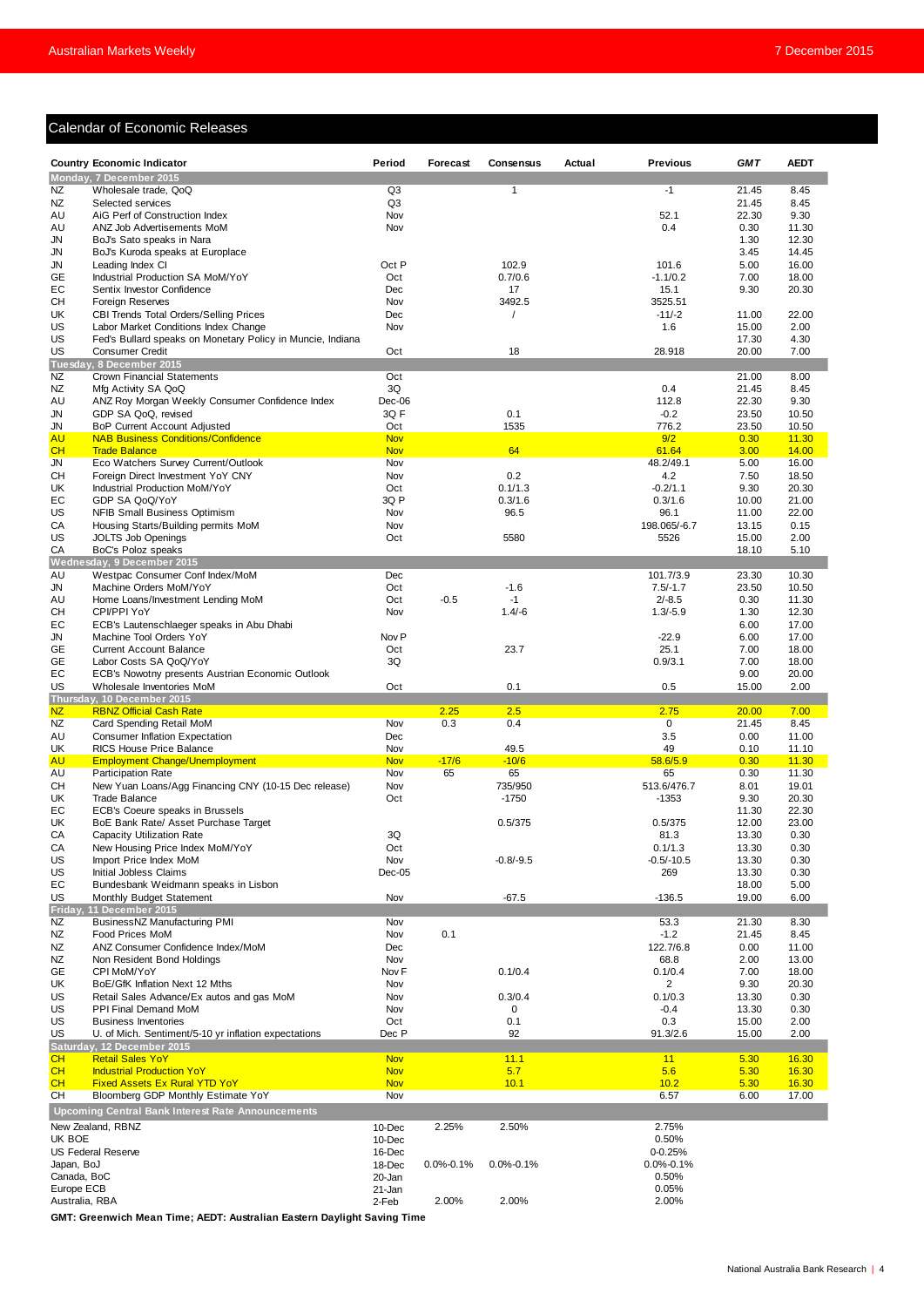## <span id="page-4-0"></span>Forecasts

| Forecasts                                                    |        |         |         |        |                |        |        |        |                |                |                    |                |        |                |                |
|--------------------------------------------------------------|--------|---------|---------|--------|----------------|--------|--------|--------|----------------|----------------|--------------------|----------------|--------|----------------|----------------|
| <b>Economic Forecasts</b>                                    |        |         |         |        |                |        |        |        |                |                |                    |                |        |                |                |
| Annual % change                                              |        |         |         |        |                |        |        |        |                |                | Quarterly % change |                |        |                |                |
|                                                              |        |         |         | 2014   |                |        |        | 2015   |                |                |                    | 2016           |        |                |                |
| <b>Australia Forecasts</b>                                   | 2014   | 2015    | 2016    | Q1     | Q <sub>2</sub> | Q3     | Q4     | Q1     | Q <sub>2</sub> | Q <sub>3</sub> | Q <sub>4</sub>     | Q <sub>1</sub> | Q2     | Q <sub>3</sub> | Q <sub>4</sub> |
| <b>Household Consumption</b>                                 | 2.4    | 2.5     | 2.4     | 0.5    | 0.6            | 0.5    | 0.8    | 0.6    | 0.5            | 0.7            | 0.6                | 0.6            | 0.6    | 0.6            | 0.7            |
| <b>Underlying Business Investment</b>                        | $-6.1$ | $-8.1$  | $-6.6$  | $-1.9$ | $-0.8$         | $-1.4$ | $-1.9$ | $-3.8$ | $-0.3$         | $-2.3$         | $-3.1$             | $-1.1$         | $-1.3$ | $-1.4$         | $-1.5$         |
| <b>Residential Construction</b>                              | 8.0    | 10.9    | 7.1     | 4.3    | 1.7            | $-1.1$ | 4.0    | 5.6    | $-1.1$         | 4.5            | 2.6                | 2.0            | 1.2    | 0.5            | $-0.5$         |
| <b>Underlying Public Spending</b>                            | 0.7    | 1.9     | 1.9     | 0.5    | $-0.2$         | $-1.4$ | 0.8    | 0.3    | 2.7            | $-0.7$         | 0.4                | 0.4            | 0.6    | 0.6            | 0.6            |
| Exports                                                      | 6.7    | 6.5     | 8.7     | 3.3    | $-0.6$         | 2.9    | 1.3    | 3.7    | $-3.3$         | 5.0            | 2.1                | 2.0            | 2.0    | 2.1            | 2.3            |
| Imports                                                      | $-1.7$ | 1.7     | 2.5     | $-2.3$ | 2.9            | $-1.3$ | $-1.8$ | 3.2    | $-0.7$         | 0.5            | 0.5                | 0.9            | 0.9    | 0.7            | 0.6            |
| Net Exports (a)                                              | 1.7    | 1.0     | 1.4     | 1.2    | $-0.7$         | 0.9    | 0.6    | 0.2    | $-0.6$         | 1.0            | 0.4                | 0.3            | 0.3    | 0.3            | 0.4            |
| Inventories (a)                                              | 0.0    | 0.0     | 0.0     | $-0.3$ | 0.7            | 0.2    | $-0.7$ | 0.5    | $-0.2$         | $-0.2$         | 0.0                | 0.2            | 0.0    | 0.0            | 0.0            |
| Domestic Demand - qtr%                                       |        |         |         | 0.4    | 0.4            | $-0.5$ | 0.6    | 0.3    | 0.8            | 0.3            | 0.2                | 0.5            | 0.4    | 0.3            | 0.3            |
| Dom Demand - ann %                                           | 1.1    | 1.4     | 1.5     | 1.3    | 1.5            | 0.6    | 1.0    | 0.9    | 1.2            | 1.9            | 1.5                | 1.7            | 1.4    | 1.4            | 1.5            |
| Real GDP - qtr %                                             |        |         |         | 0.9    | 0.6            | 0.4    | 0.5    | 0.9    | 0.2            | 0.8            | 0.6                | 0.9            | 0.7    | 0.6            | 0.8            |
| Real GDP - ann %                                             | 2.7    | 2.3     | 2.9     | 2.9    | 2.8            | 2.8    | 2.5    | 2.5    | 2.0            | 2.4            | 2.5                | 2.5            | 3.0    | 2.9            | 3.0            |
|                                                              |        |         |         |        |                |        |        |        |                |                |                    |                |        |                |                |
| CPI headline - qtr %                                         |        |         |         | 0.6    | 0.5            | 0.5    | 0.2    | 0.2    | 0.7            | 0.5            | 0.9                | 0.7            | 0.6    | 0.7            | 0.8            |
| CPI headline - ann %                                         | 2.5    | 1.6     | 2.9     | 2.9    | 3.0            | 2.3    | 1.7    | 1.3    | 1.5            | 1.5            | 2.2                | 2.8            | 2.8    | 3.0            | 3.0            |
| CPI underlying - gtr %                                       |        |         |         | 0.6    | 0.6            | 0.4    | 0.6    | 0.7    | 0.5            | 0.3            | 0.7                | 0.7            | 0.6    | 0.7            | 0.6            |
| CPI underlying - ann %                                       | 2.5    | 2.3     | 2.5     | 2.7    | 2.7            | 2.5    | 2.2    | 2.4    | 2.3            | 2.2            | 2.3                | 2.2            | 2.4    | 2.7            | 2.6            |
| Wages (Pvte WPI -ann %)                                      | 2.5    | 2.2     | 2.2     | 2.6    | 2.4            | 2.4    | 2.5    | 2.3    | 2.2            | 2.2            | 2.2                | 2.3            | 2.2    | 2.2            | 2.2            |
| Unemployment Rate (%)                                        | 6.0    | 6.1     | 6.1     | 5.8    | 6.0            | 6.2    | 6.1    | 6.2    | 5.9            | 6.2            | 6.0                | 6.2            | 5.9    | 6.2            | 6.0            |
| Terms of trade                                               | $-7.5$ | $-9.8$  | $-3.2$  | $-1.5$ | $-4.6$         | $-3.2$ | $-1.8$ | $-2.6$ | $-3.5$         | $-1.4$         | $-0.6$             | 0.3            | $-1.2$ | $-0.8$         | $-0.9$         |
| G&S trade balance, \$Abn                                     | $-9.4$ | $-28.7$ | $-22.1$ | 2.1    | $-4.7$         | $-3.9$ | $-2.9$ | $-4.8$ | $-9.6$         | $-7.4$         | $-6.9$             | $-5.9$         | $-6.0$ | $-5.4$         | $-4.7$         |
| % of GDP                                                     | $-0.6$ | $-1.8$  | $-1.3$  | 0.5    | $-1.2$         | $-1.0$ | $-0.7$ | $-1.2$ | $-2.4$         | $-1.8$         | $-1.7$             | $-1.4$         | $-1.4$ | $-1.3$         | $-1.1$         |
| Current Account (% GDP)                                      | $-3.0$ | $-4.0$  | $-3.6$  | $-2.4$ | $-3.6$         | $-3.3$ | $-2.9$ | $-3.3$ | $-4.7$         | $-4.1$         | $-3.9$             | $-3.7$         | $-3.7$ | $-3.5$         | $-3.4$         |
| Source: NAB Group Economics: (a) Contributions to GDB growth |        |         |         |        |                |        |        |        |                |                |                    |                |        |                |                |

## **Source: NAB Group Economics; (a) Contributions to GDP growth**

# **Exchange Rate Forecasts Global GDP**

|                               | 7-Dec  | Dec-15 | Mar-16 | Jun-16 | Sep-16 | Dec-16 | Dec year                       | 2013   | 2014   | 2015                              | 2016 | 2017 | Avg |
|-------------------------------|--------|--------|--------|--------|--------|--------|--------------------------------|--------|--------|-----------------------------------|------|------|-----|
| <b>Majors</b>                 |        |        |        |        |        |        | Australia                      | 2.1    | 2.7    | 2.3                               | 2.9  | 3.2  | 3.4 |
| AUD/USD                       | 0.7329 | 0.70   | 0.68   | 0.69   | 0.70   | 0.70   | US                             | 2.2    | 2.4    | 2.4                               | 2.5  | 2.4  | 2.6 |
| NZD/USD                       | 0.6716 | 0.62   | 0.61   | 0.61   | 0.61   | 0.60   | Eurozone                       | $-0.3$ | 0.9    | 1.3                               | 1.7  | 1.9  | 1.5 |
| USD/JPY                       | 123.22 | 121    | 122    | 123    | 124    | 125    | UK                             | 2.2    | 2.9    | 2.4                               | 2.3  | 2.2  | 2.4 |
| EUR/USD                       | 1.0871 | 1.06   | 1.05   | 1.05   | 1.06   | 1.07   | Japan                          | 1.6    | $-0.1$ | 0.7                               | 1.2  | 1.0  | 0.8 |
| GBP/USD                       | 1.5104 | 1.52   | 1.51   | 1.48   | 1.45   | 1.44   | China                          | 7.7    | 7.3    | 6.9                               | 6.7  | 6.5  | 9.2 |
| USD/CNY                       | 6.3947 | 6.40   | 6.50   | 6.60   | 6.65   | 6.70   | India                          | 6.4    | 7.1    | 7.4                               | 7.5  | 7.5  | 6.6 |
| USD/CAD                       | 1.3392 | 1.34   | 1.38   | 1.37   | 1.36   | 1.37   | New Zealand                    | 2.3    | 3.3    | 2.2                               | 1.8  | 2.0  | 3.0 |
|                               |        |        |        |        |        |        | World                          | 3.4    | 3.3    | 3.0                               | 3.2  | 3.3  | 3.5 |
| <b>Australian Cross Rates</b> |        |        |        |        |        |        |                                |        |        |                                   |      |      |     |
| AUD/JPY                       | 90.3   | 85     | 83     | 85     | 87     | 88     | <b>Commodity prices (\$US)</b> |        |        |                                   |      |      |     |
| AUD/EUR                       | 0.6742 | 0.66   | 0.65   | 0.66   | 0.66   | 0.65   |                                | 7-Dec  |        | Dec-15 Mar-16 Jun-16 Sep-16 Dec-1 |      |      |     |

#### **Australian Cross Rates**

| -----                         |        | .    | $\overline{\phantom{a}}$ | $\cdots$ | $\overline{\phantom{a}}$ | $\cdots$ |                                | <u>.</u> | ັັ   | ---                                | $\cdot$ | <u>.</u> | $\sim$ |
|-------------------------------|--------|------|--------------------------|----------|--------------------------|----------|--------------------------------|----------|------|------------------------------------|---------|----------|--------|
|                               |        |      |                          |          |                          |          | World                          | 3.4      | 3.3  | 3.0                                | 3.2     | 3.3      | 3.5    |
| <b>Australian Cross Rates</b> |        |      |                          |          |                          |          |                                |          |      |                                    |         |          |        |
| AUD/JPY                       | 90.3   | 85   | 83                       | 85       | 87                       | 88       | <b>Commodity prices (\$US)</b> |          |      |                                    |         |          |        |
| AUD/EUR                       | 0.6742 | 0.66 | 0.65                     | 0.66     | 0.66                     | 0.65     |                                | 7-Dec    |      | Dec-15 Mar-16 Jun-16 Sep-16 Dec-16 |         |          |        |
| AUD/GBP                       | 0.4852 | 0.46 | 0.45                     | 0.47     | 0.48                     | 0.49     | WTI oil                        | 39.46    | 43   | 46                                 | 49      | 52       | 55     |
| AUD/NZD                       | 1.0913 | 1.13 | 1.11                     | 1.13     | 1.15                     | 1.17     | Gold                           | 1084     | 1100 | 1030                               | 1010    | 980      | 960    |
| AUD/CNY                       | 4.6867 | 4.48 | 4.42                     | 4.55     | 4.66                     | 4.69     | Iron ore                       | 40       | 46   | 42                                 | 44      | 42       | 41     |
| AUD/CAD                       | 0.9815 | 0.94 | 0.94                     | 0.95     | 0.95                     | 0.96     | Hard cok. coal                 | 112      | 89   | 82                                 | 84      | 85       | 83     |
| AUD/CHF                       | 0.7309 | 0.69 | 0.66                     | 0.69     | 0.71                     | 0.74     | Thermal coal                   | 62       | 68   | 68                                 | 62      | 62       | 62     |
|                               |        |      |                          |          |                          |          | Copper                         | 4612     | 4950 | 4670                               | 4690    | 4700     | 4720   |

# **Interest Rate Forecasts**

|                               | 7-Dec | Dec-15 | Mar-16 | Jun-16 | Sep-16 | Dec-16 |  |  |  |  |
|-------------------------------|-------|--------|--------|--------|--------|--------|--|--|--|--|
| <b>Aust rates</b>             |       |        |        |        |        |        |  |  |  |  |
| RBA Cash rate                 | 2.00  | 2.00   | 2.00   | 2.00   | 2.00   | 2.00   |  |  |  |  |
| 3 month bill rate             | 2.31  | 2.25   | 2.25   | 2.25   | 2.25   | 2.25   |  |  |  |  |
| 3 Year Swap Rate              | 2.29  | 2.3    | 2.2    | 2.3    | 2.4    | 2.6    |  |  |  |  |
| 10 Year Swap Rate             | 3.09  | 3.2    | 3.2    | 3.4    | 3.4    | 3.4    |  |  |  |  |
| <b>Offshore Policy Rates</b>  |       |        |        |        |        |        |  |  |  |  |
| US Fed funds                  | 0.25  | 0.50   | 0.50   | 0.75   | 1.00   | 1.25   |  |  |  |  |
| ECB refi rate                 | 0.05  | 0.05   | 0.05   | 0.05   | 0.05   | 0.05   |  |  |  |  |
| BoE repo rate                 | 0.50  | 0.50   | 0.50   | 0.50   | 0.75   | 0.75   |  |  |  |  |
| BoJ overnight call rate       | 0.08  | 0.10   | 0.10   | 0.10   | 0.10   | 0.10   |  |  |  |  |
| RBNZ OCR                      | 2.75  | 2.50   | 2.50   | 2.50   | 2.50   | 2.50   |  |  |  |  |
| China 1yr lending rate        | 4.35  | 4.35   | 4.10   | 3.85   | 3.85   | 3.85   |  |  |  |  |
| China Reserve Ratio           | 17.5  | 17.5   | 17.0   | 16.5   | 16.0   | 16.0   |  |  |  |  |
| 10 Year Benchmark Bond Yields |       |        |        |        |        |        |  |  |  |  |
| Australia                     | 2.94  | 3.1    | 3.1    | 3.3    | 3.3    | 3.4    |  |  |  |  |
| <b>United States</b>          | 2.28  | 2.5    | 2.5    | 2.8    | 2.8    | 2.8    |  |  |  |  |
| Europe/Germany                | 0.68  | 0.8    | 0.9    | 1.0    | 1.2    | 1.2    |  |  |  |  |
| UK                            | 1.92  | 2.1    | 2.2    | 2.3    | 2.4    | 2.4    |  |  |  |  |
| New Zealand                   | 3.57  | 3.5    | 3.6    | 3.9    | 3.8    | 3.8    |  |  |  |  |

Sources: NAB Global Markets Research; Bloomberg; ABS

|        |               |      |               |        |        |             |        |        |      |      |      | 20 Yr |
|--------|---------------|------|---------------|--------|--------|-------------|--------|--------|------|------|------|-------|
| 7-Dec  | <b>Dec-15</b> |      | Mar-16 Jun-16 | Sep-16 | Dec-16 | Dec year    | 2013   | 2014   | 2015 | 2016 | 2017 | Avge  |
|        |               |      |               |        |        | Australia   | 2.1    | 2.7    | 2.3  | 2.9  | 3.2  | 3.4   |
| 1.7329 | 0.70          | 0.68 | 0.69          | 0.70   | 0.70   | US          | 2.2    | 2.4    | 2.4  | 2.5  | 2.4  | 2.6   |
| 0.6716 | 0.62          | 0.61 | 0.61          | 0.61   | 0.60   | Eurozone    | $-0.3$ | 0.9    | 1.3  | 1.7  | 1.9  | 1.5   |
| 123.22 | 121           | 122  | 123           | 124    | 125    | UK          | 2.2    | 2.9    | 2.4  | 2.3  | 2.2  | 2.4   |
| .0871  | 1.06          | 1.05 | 1.05          | 1.06   | 1.07   | Japan       | 1.6    | $-0.1$ | 0.7  | 1.2  | 1.0  | 0.8   |
| .5104  | 1.52          | 1.51 | 1.48          | 1.45   | 1.44   | China       | 7.7    | 7.3    | 6.9  | 6.7  | 6.5  | 9.2   |
| 5.3947 | 6.40          | 6.50 | 6.60          | 6.65   | 6.70   | India       | 6.4    | 7.1    | 7.4  | 7.5  | 7.5  | 6.6   |
| .3392  | 1.34          | 1.38 | 1.37          | 1.36   | 1.37   | New Zealand | 2.3    | 3.3    | 2.2  | 1.8  | 2.0  | 3.0   |
|        |               |      |               |        |        | World       | 3.4    | 3.3    | 3.0  | 3.2  | 3.3  | 3.5   |

| <b>Commodity prices (\$US)</b> |       |      |                                    |      |      |      |  |  |  |  |  |  |  |
|--------------------------------|-------|------|------------------------------------|------|------|------|--|--|--|--|--|--|--|
|                                | 7-Dec |      | Dec-15 Mar-16 Jun-16 Sep-16 Dec-16 |      |      |      |  |  |  |  |  |  |  |
| WTI oil                        | 39.46 | 43   | 46                                 | 49   | 52   | 55   |  |  |  |  |  |  |  |
| Gold                           | 1084  | 1100 | 1030                               | 1010 | 980  | 960  |  |  |  |  |  |  |  |
| Iron ore                       | 40    | 46   | 42                                 | 44   | 42   | 41   |  |  |  |  |  |  |  |
| Hard cok. coal                 | 112   | 89   | 82                                 | 84   | 85   | 83   |  |  |  |  |  |  |  |
| Thermal coal                   | 62    | 68   | 68                                 | 62   | 62   | 62   |  |  |  |  |  |  |  |
| Copper                         | 4612  | 4950 | 4670                               | 4690 | 4700 | 4720 |  |  |  |  |  |  |  |
| Japan LNG                      | 8.9   | 10.0 | 10.1                               | 10.6 | 11.0 | 11.4 |  |  |  |  |  |  |  |